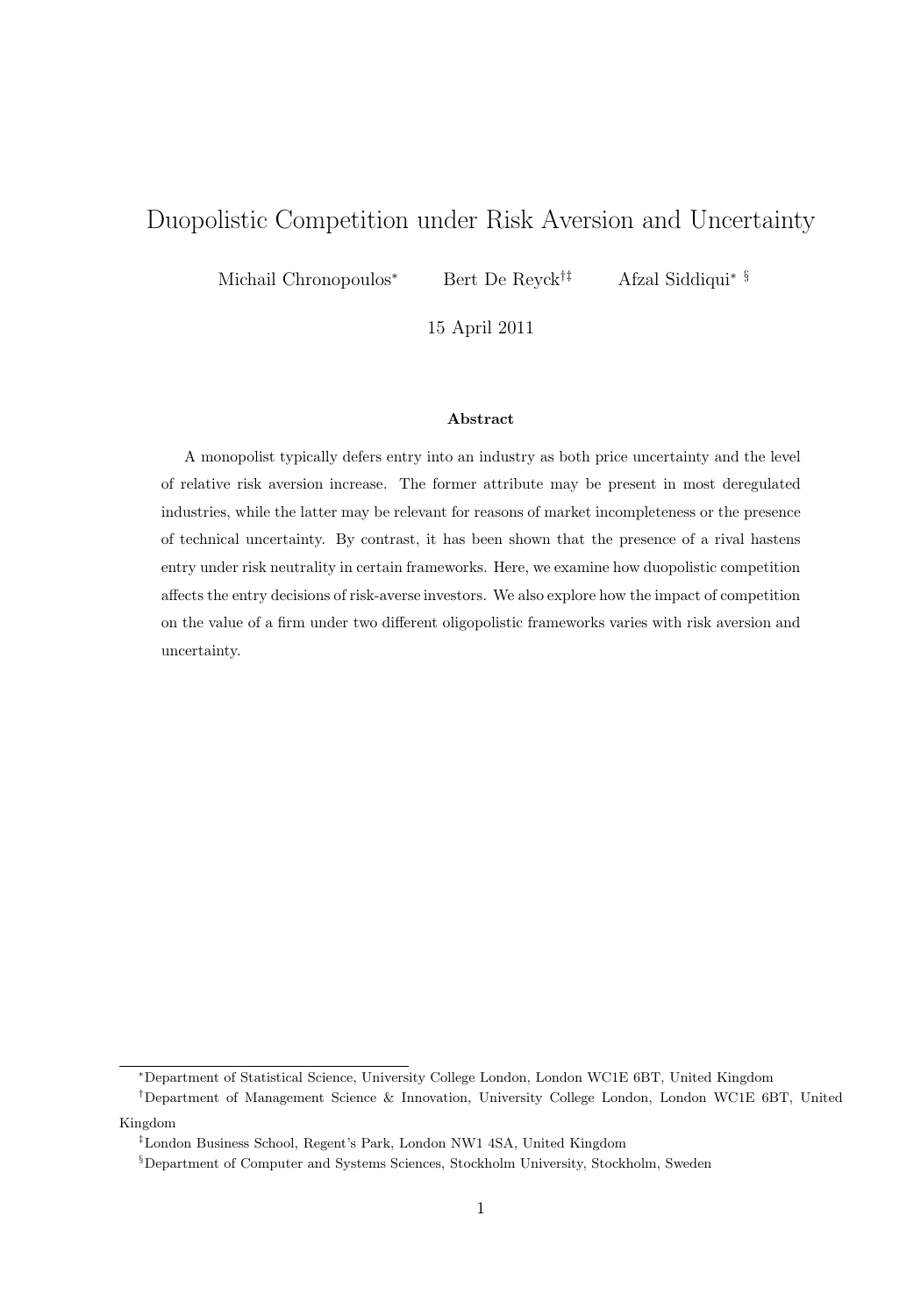### 1 Introduction

Due to the deregulation of many sectors of the economy, decision rules for managing capital projects should consider not only uncertainty in the underlying variables but also competition in the output market. For example, in Europe, ever since the euro was introduced, there has been an increase in competition in sectors such as transport, energy, and telecommunications, which only a decade ago were the preserve of state monopolies. Furthermore, the ongoing process of mergers and takeovers as well as legislation against monopolies justifies the existence of and development toward more competitive markets. Indicative of this situation is the new partnership between Nokia and Microsoft. This alliance was the result of tough competition due to which Nokia lost its leadership in the area of smartphone operating system shipments to Android (and, in turn, market share to rivals such as Google and Apple) and risk aversion due to costs of financial distress (The Wall Street Journal, 2011). Another example is from the energy sector where the natural gas industry is undergoing significant changes as European legislation regarding competition is forcing gas companies to restructure their business and make room for new entrants, thus leading to increased competition (Independent Energy Review, 2010).

Canonical real options theory finds particular application in such sectors as it facilitates the analysis of capital budgeting decisions by accounting for the flexibility embedded in them. However, treatment of such decision-making problems via canonical real options theory has mainly been under monopoly or perfect competition. Moreover, recent work that considers a duopolistic setting where two firms have the option to invest in the same market has assumed risk neutrality. In this paper, we extend the traditional real options approach to strategic decision making under uncertainty by examining how duopolistic competition affects the entry of a risk-averse firm. We consider two identical firms that are risk averse and hold an option each to invest in a project that yields stochastic revenues. The firms face the same output market, and, as a result, investment decisions of one firm impact the revenues of both firms. We begin by analysing the monopolistic case and then extend this framework by adding one more firm assuming either a pre-emptive or a non-pre-emptive setting. In the pre-emptive duopoly, both firms have the incentive to invest in order to obtain the leader's advantage, while in the non-pre-emptive duopoly, the role of the leader is assigned exogenously. For each setting, we analyse the impact of uncertainty and risk aversion on the optimal investment timing decisions of the two competing firms and examine the degree to which the presence of a competitor impacts the entry of a risk-averse firm. Hence, the contribution of this paper is threefold. First, we develop a theoretical framework for analysing investment under uncertainty and risk aversion for a monopoly as well as pre-emptive and non-pre-emptive duopolies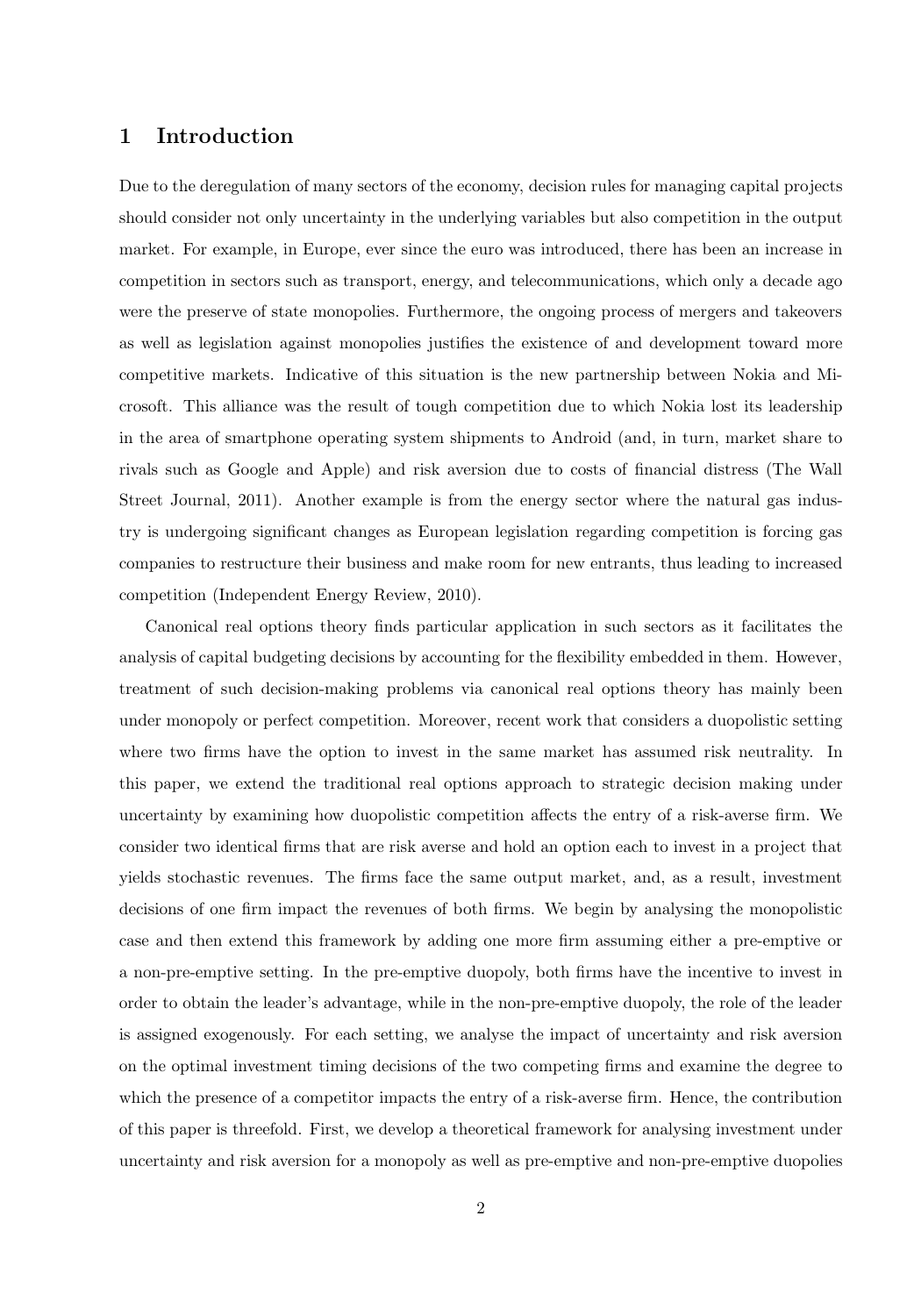in order to derive closed-form expressions where possible for the optimal investment thresholds. Second, we quantify the degree to which competition impacts the strategic investment decisions of a risk-averse rival. Finally, we provide managerial insights for investment decisions and relative firm values under each setting based on analytical and numerical results.

We proceed by discussing some related work in Section 2 and formulate the problems in Section 3. In Section 4, we solve the problems and analyse the impact of uncertainty and risk aversion on the optimal investment timing decisions of the two competing firms in each setting. In Section 5, we provide numerical examples for each case in order to examine the effects of volatility and risk aversion on the optimal investment timing decisions and quantify the degree to which the entry of the risk-averse firm is affected by the presence of a rival. We also illustrate the interaction between risk aversion and uncertainty and present managerial insights to enable more informed investment decisions. Section 6 concludes by summarising the results and offering directions for future research.

### 2 Related Work

The majority of real options models account for the problem of optimal investment timing without considering competition (McDonald and Siegel, 1985 and 1986), while the ones that do, assume risk neutrality (Dixit and Pindyck, 1994). In the area of competition, Huisman and Kort (1999) examine how the deterministic duopoly framework of Fudenberg and Tirole (1985) is affected when uncertainty is introduced. According to Fudenberg and Tirole (1985), under large first-mover advantages, a pre-emption equilibrium occurs with dispersed adoption timings since it is essential for each firm to move quickly and pre-empt investment by its rivals. The introduction of uncertainty creates an opposing force since now there is a positive option value of waiting that becomes larger with higher uncertainty, thereby delaying investment. In the simultaneous investment and preemptive equilibrium cases, the results of Huisman and Kort (1999) agree with those of Fudenberg and Tirole (1985); however, in the stochastic case, uncertainty raises the required entry threshold for both firms as it increases the value of waiting. Finally, if first-mover advantages are lower but sufficiently large for the pre-emptive equilibrium to result in the deterministic model, then Huisman and Kort (1999) show that sufficiently high uncertainty results in simultaneous investment equilibrium, thereby reducing the number of scenarios where the pre-emptive equilibrium is optimal.

Paxson and Pinto (2005) extend the traditional real options approach that treats the number of units sold and the price per unit as an aggregate variable by presenting a rivalry model in which the profits per unit and the number of units sold are both stochastic variables. They examine a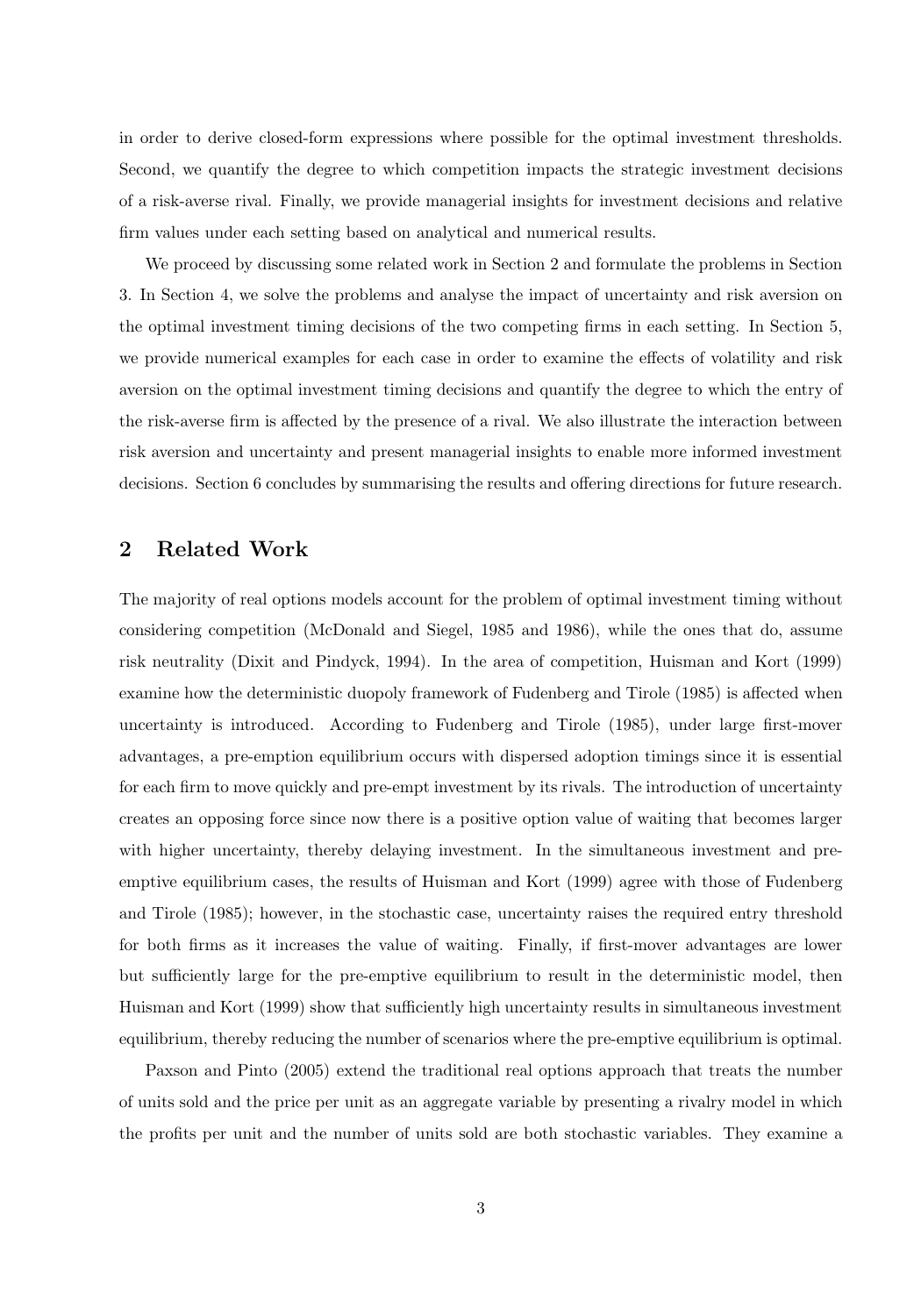pre-emptive setting (where both firms fight for the leader's position) and a non-pre-emptive setting (where the role of the leader is defined exogenously). Their results indicate that the triggers of both the leader and the follower increase in both settings as the correlation between the profits per unit and the quantity of units increases since then the aggregate volatility involving the number of units and the profits per unit also increases. Furthermore, they illustrate how the value of the active leader increases by more than the value of her investment opportunity when the number of units sold while being alone in the market increases. This, in turn, increases the non-pre-emptive leader's incentive to invest, thereby reducing the discrepancy between the pre-emptive leader's and non-pre-emptive leader's entry thresholds. Finally, they illustrate how increasing first-mover advantages create an incentive for the pre-emptive leader to enter the market sooner since then the entry of the follower is less damaging.

Unlike earlier studies concerning investment strategies in the electricity market, Takashima et al. (2008) show the effect of competition on market entry and the strategies of firms with different types of power plants. They analyse the entry strategies into the electricity market of two firms that have power plants under price uncertainty and competition and consider firms with either a thermal power plant or a nuclear power plant. Among other results, they show that for a nuclear power plant the entry threshold of the leader is higher compared to a liquified natural gas thermal power plant, since the latter has mothballing options that facilitate investment. Also, compared to the firm with a coal power plant or an oil thermal power plant, a firm with a nuclear power plant tends to be the leader because variable and construction costs for a nuclear power plant are lower compared to those of a coal power plant, while the oil thermal power plant may have lower construction cost but has variable cost that is twice as much as that of the nuclear power plant.

Huisman and Kort (2009) model not only the timing but also the size of the investment. They consider a monopoly setting as well as a duopoly setting and compare the results with the standard models in which the firms do not have capacity choice. They identify the region of demand where the leader can choose either to deter temporarily or to accommodate the entry of the follower and find that the leader can choose the deterrence strategy only up to a certain high level of demand. If the demand is higher than that level, then it is optimal for the follower to enter at the same time as the leader. Similarly, if the demand is low, then it is not optimal for the leader to choose the deterrence strategy as this would result in negative profits. Also, at high levels of demand, the leader's optimal strategy is either to deter or to accommodate the entry of the follower. However, the region in which the leader can choose either one of the two strategies decreases with uncertainty, thereby increasing the range of demand where the leader chooses the deterrence strategy.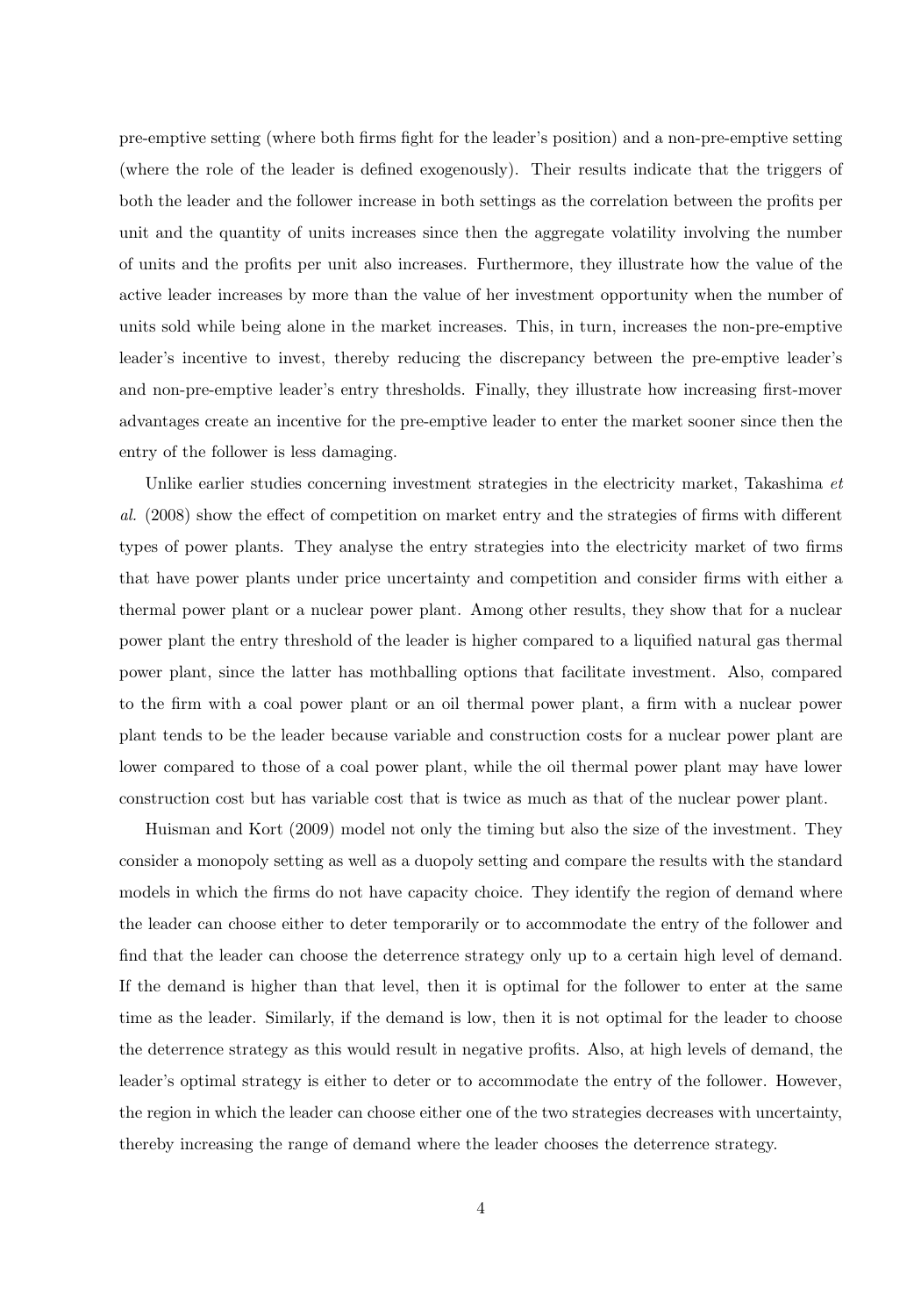Extending the traditional approach that considers only two competing firms, Bouis et al. (2009) analyse investments in new markets where more than two identical competitors are present. In the setting including three firms, then they find that if entry of the third firm is delayed, then the second firm has an incentive to invest earlier because this firm can enjoy the duopoly market structure for a longer time. This reduces the investment incentive for the first firm, which now faces a shorter period in which it can enjoy monopoly profits, and, thus, it invests later. This effect is denoted as the accordion effect and is also observed when the number of competing firms is greater. Indeed, with more than three firms competing, exogenous demand changes affect the timing of entry of the first, third, fifth, etc., investor in the same qualitative way, while the entry of the second, fourth, sixth, etc., investor is affected in exactly the opposite qualitative way. In other words, if a delay is observed for the "odd" investors, then the "even" investors will invest sooner.

Each of these papers assumes a risk-neutral decision maker, and, as a result, the implications of risk aversion are not addressed. We contribute to this line of work by developing a utility-based framework in order to examine how optimal investment decisions under uncertainty are affected by competition and risk aversion. This is relevant to a knowledge-based sector in which firms compete to launch a new product while simultaneously facing costs of financial distress or shareholder pressure. In order to describe the preferences of the two firms, we apply a CRRA utility function and determine the optimal strategies that maximise the expected utility of their future profits in both pre-emptive and non-pre-emptive settings.

We confirm the results of Hugonnier and Morellec (2007) and Chronopoulos *et al.* (2011) by showing that risk aversion lowers the expected utility of the project, thereby delaying the entry of the leader and the follower in both pre-emtpive and non-pre-emptive settings. We also find that, relative to the monopolist, the non-pre-emptive leader is hurt less from the follower's entry than the pre-emptive leader since the former has the flexibility to delay entry into the market. Interestingly, risk aversion does not impact the relative loss in the pre-emptive leader's value due to the follower's entry, but makes the non-pre-emptive leader relatively better off. Furthermore, we show that higher uncertainty reduces the loss in value of the pre-emptive leader relative to the monopolist by delaying the entry of the follower, thereby allowing the pre-emptive leader to enjoy monopoly profits for longer time. Finally, we show that if the discrepancy between the market share of the leader and the follower is small, then the impact of uncertainty on the leader's option value is more profound and offsets the loss in value due to the follower's entry. By contrast, a large discrepancy in market share makes the increase in option value less profound as it increases the first-mover advantage and, at the same time, increases the impact of the follower's entry, thereby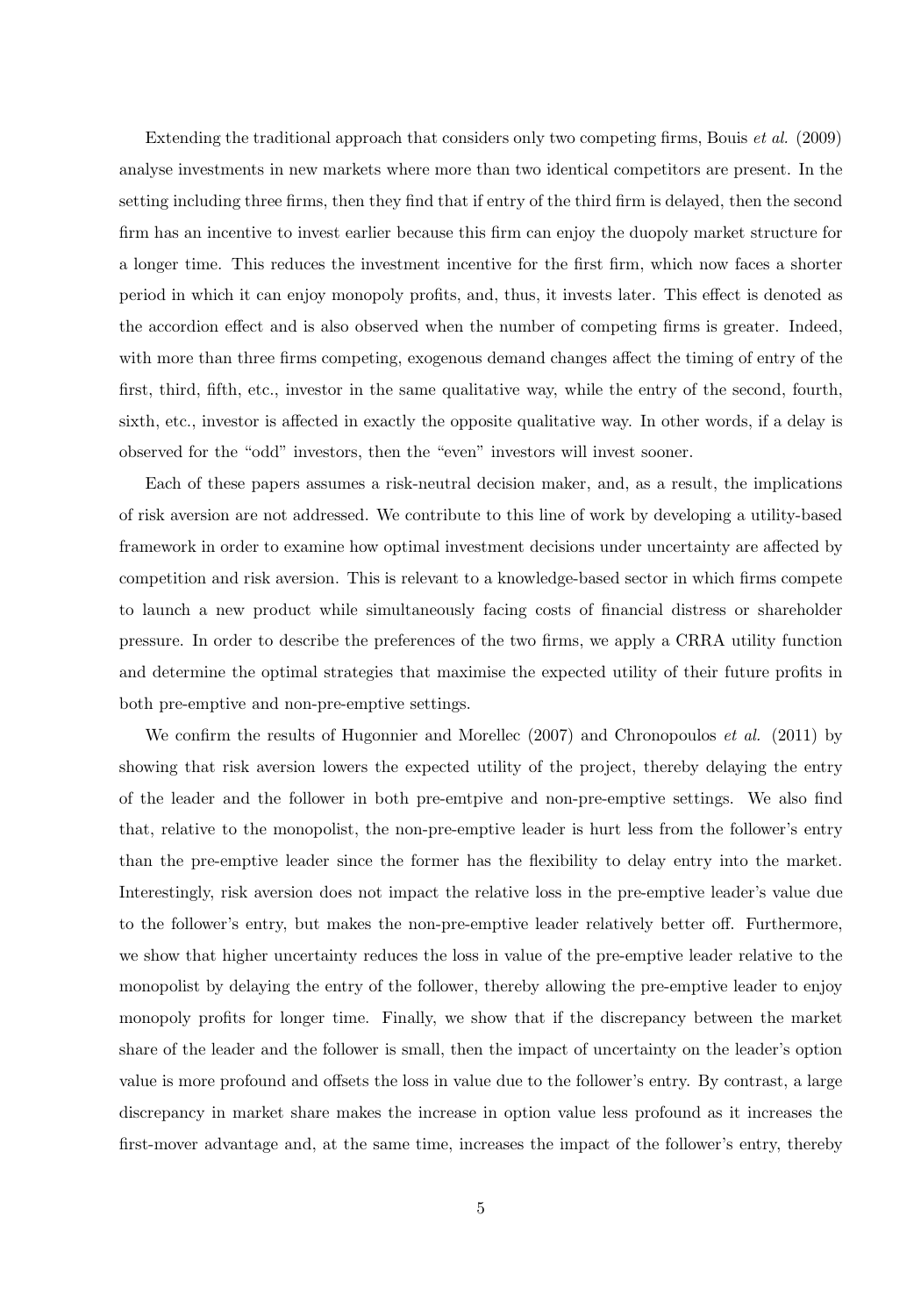making the non-pre-emptive leader worse off.

### 3 Problem Formulation

#### 3.1 Assumptions and Notation

Assume that each firm  $i, i = 1, 2$ , can incur an investment cost, K, in order to start a project that produces output forever. Time is continuous and denoted by  $t$ , and the revenue received from the project at time  $t \geq 0$  is  $R_t = P_t D(Q_t)$  (\$/annum). Here,  $Q_t$  denotes the number of firms in the industry, i.e.,  $Q_t = 0, 1, 2$ , and  $D(Q_t)$  is a strictly decreasing function reflecting the quantity demanded from each firm per annum. We assume that the price per unit of the project's output,  $P_t$ , follows a geometric Brownian motion (GBM) process:

$$
dP_t = \mu P_t dt + \sigma P_t dZ_t, \ P_0 > 0 \tag{1}
$$

where  $\mu \geq 0$  is the growth rate of  $P_t$ ,  $\sigma \geq 0$  is the volatility of  $P_t$ , and  $dZ_t$  is the increment of the standard Brownian motion process. Also, we denote by  $r \geq 0$  the risk-free discount rate and by  $\rho \geq \mu$  the subjective discount rate. Let  $\tau_i^j$  be the time at which firm  $j, j = \ell, f$  (denoting leader or follower, respectively), enters the industry given market structure  $i = m, p, n$  (denoting monopoly, pre-emptive duopoly, or non-pre-emptive duopoly, respectively), i.e.,

$$
\tau_i^j \equiv \min \left\{ t \ge 0 : P_t \ge P_{\tau_i^j} \right\} \tag{2}
$$

where  $P_{\tau_i^j}$  is the corresponding output price. Finally, we denote by  $F_{\tau_i^j}(P_0)$  the expected value of firm j's investment opportunity under market structure i that is exercised at time  $\tau_i^j$  and by  $V_i^j(P_0)$  the expected NPV of firm j given the initial output price,  $P_0$ .

In order to account for risk aversion, we assume that the preferences of both firms are described by an identical increasing and concave utility function,  $U(\cdot)$ . As a result, our analysis can accommodate a wide range of utility functions, such as hyperbolic absolute risk aversion (HARA), constant absolute risk aversion (CARA), and CRRA utility functions. In our analysis, we apply a CRRA utility function as in Hugonnier and Morellec (2007) defined as follows:

$$
U(P_t) = \begin{cases} \frac{P_t^{1-\gamma}}{1-\gamma} & \text{if } \gamma \ge 0 \text{ \& } \gamma \ne 1\\ \ln(P_t) & \text{if } \gamma = 1 \end{cases}
$$
 (3)

The relative risk aversion parameter is  $\gamma$ , which, for the purposes of this analysis, is restricted to [0, 1) and reflects greater risk aversion as it increases.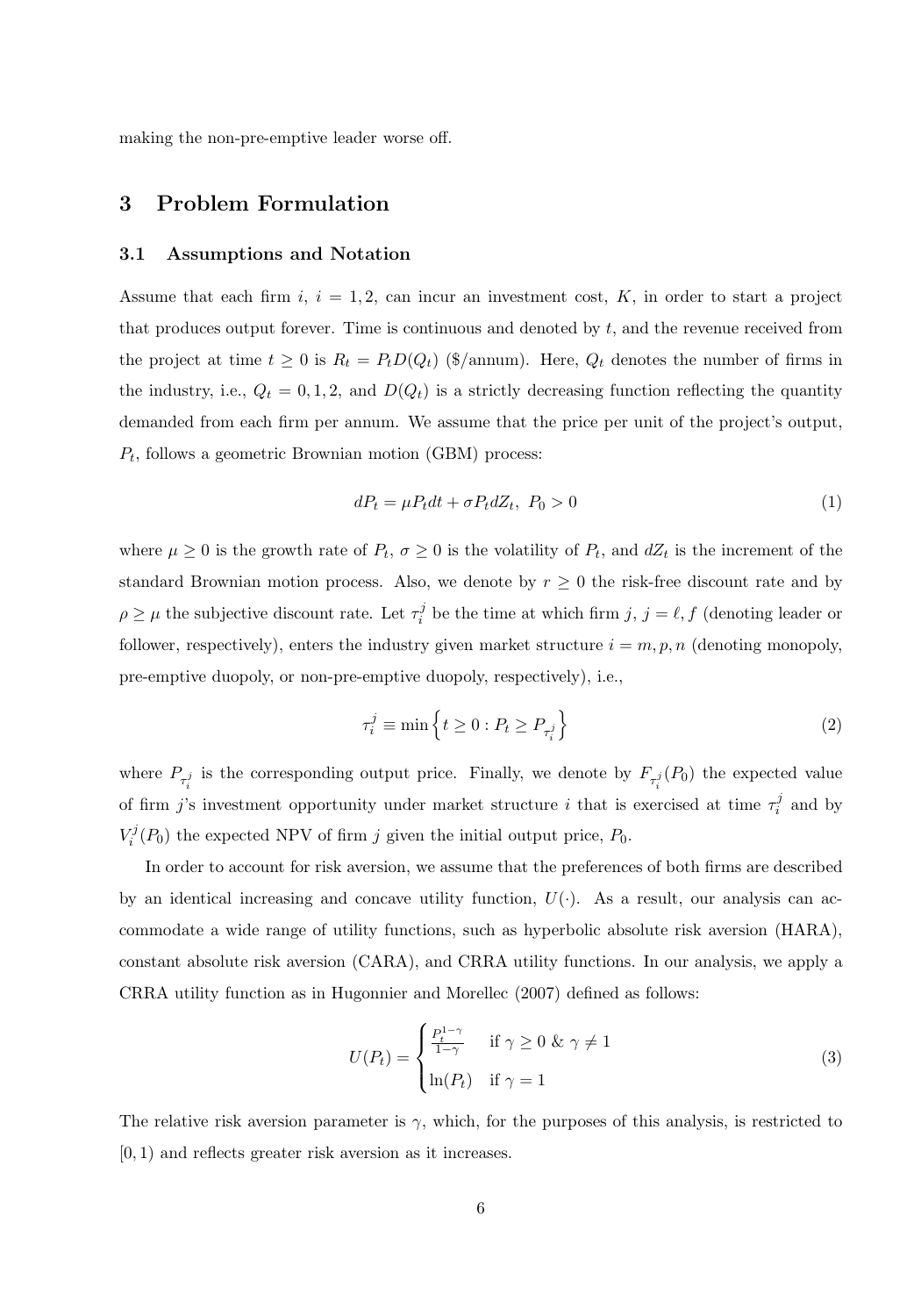#### 3.2 Monopoly

We begin by formulating the problem for the case of monopoly, where a single firm starts a perpetually operating project at a random time  $\tau_m^j$ . Up to time  $\tau_m^j$ , the monopolist invests K in a risk-free bond and earns an instantaneous cash flow of  $rK$  per time unit with utility  $U(rK)$  discounted at her subjective rate of time preference,  $\rho > \mu$ . At  $\tau_m^j$ , when the output price is  $P_{\tau_m^j}$ , the monopolist swaps this risk-free cash flow for a risky one,  $P_tD(1)$ , with utility  $U(P_tD(1))$  as illustrated in Figure 1.



Figure 1: Investment under risk aversion for a monopoly

The conditional expected utility of the cash flows discounted to time  $t = 0$  is:

$$
\int_0^{\tau_m^j} e^{-\rho t} U(rK) dt + \mathbb{E}_{P_0} \left[ \int_{\tau_m^j}^{\infty} e^{-\rho t} U(P_t D(1)) dt \right] = \int_0^{\infty} e^{-\rho t} U(rK) dt
$$
  
 
$$
+ \mathbb{E}_{P_0} \left[ e^{-\rho \tau_m^j} \right] V_m^j \left( P_{\tau_m^j} \right) \tag{4}
$$

where,

$$
V_m^j\left(P_{\tau_m^j}\right) = \mathbb{E}_{P_{\tau_m^j}}\left[\int_0^\infty e^{-\rho t}\left[U\left(P_t D(1)\right) - U\left(rK\right)\right]dt\right]
$$
\n<sup>(5)</sup>

is the expected utility of the project's cash flows discounted to  $\tau_m^j$ , and the monopolist's objective is to maximise the discounted expected utility of the project's cash flows, i.e.,  $\mathbb{E}_{P_0}\left[e^{-\rho\tau_m^j}\right]V_m^j\left(P_{\tau_m^j}\right)$  . Here,  $\mathbb{E}_{P_0}$  denotes the expectation operator, which is conditional on the initial value of the price process.

#### 3.3 Duopoly

#### 3.3.1 Pre-Emptive Duopoly

We extend the previous framework by adding one more firm to the industry. As there are two firms in the industry fighting for the leader's position, each one of them runs the risk of pre-emption, and, as a result, there is no value in waiting. The firm that enters the market first is the leader, and the firm that enters second the follower as shown in Figure 2.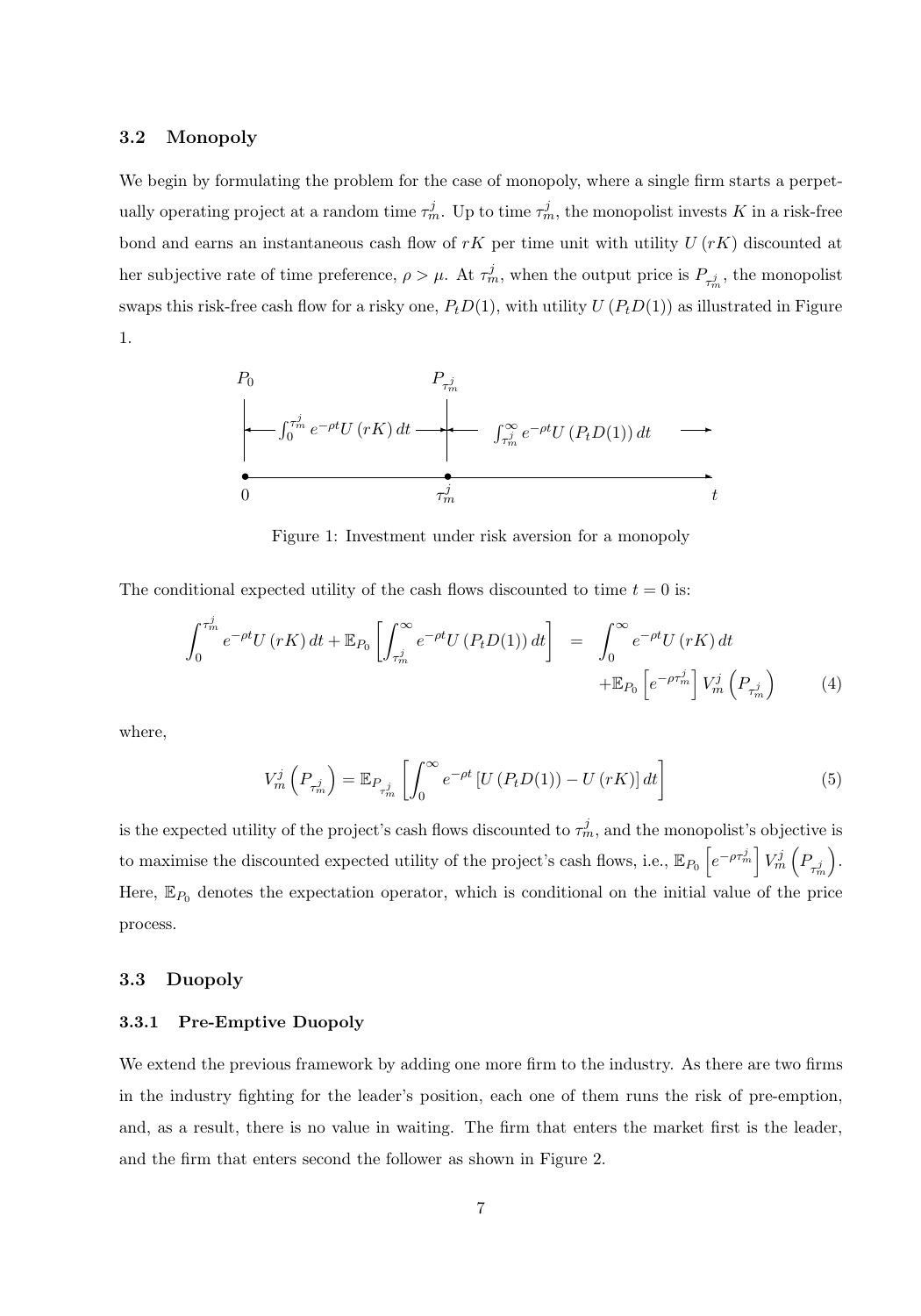

Follower's waiting region

Figure 2: Investment under risk aversion for a pre-emptive duopoly

Consequently, the conditional expected utility of all future cash flows of the follower discounted to  $t = \tau_p^{\ell}$  is:

$$
\int_{\tau_p^\ell}^{\tau_p^\ell} e^{-\rho t} U(rK) dt + \mathbb{E}_{P_{\tau_p^\ell}} \left[ \int_{\tau_p^\ell}^{\infty} e^{-\rho t} U(P_t D(2)) dt \right] = \int_{\tau_p^\ell}^{\infty} e^{-\rho t} U(rK) dt
$$
  
 
$$
+ \mathbb{E}_{P_{\tau_p^\ell}} \left[ e^{-\rho \left( \tau_p^\ell - \tau_p^\ell \right)} \right] V_p^f \left( P_{\tau_p^\ell} \right) \tag{6}
$$

where,

$$
V_p^f\left(P_{\tau_p^f}\right) = \mathbb{E}_{P_{\tau_p^f}}\left[\int_0^\infty e^{-\rho t}\left[U\left(P_t D(2)\right) - U\left(rK\right)\right]dt\right]
$$
\n(7)

is the expected utility of the project's cash flows discounted to  $\tau_p^f$ , and, like the monopoly case, the scope of the pre-emptive follower is to maximise the discounted to  $\tau_p^{\ell}$  expected utility of the project's cash flows, i.e.,  $\mathbb{E}_{P_{\tau_p^{\ell}}}$  $\sqrt{ }$  $\left[ e^{-\rho\left(\tau^f_p-\tau^{\ell}_p\right)}\right] V^f_p\left( P_{\tau^f_p}\right)$ .

Next, the conditional expected utility of all future cash flows of the leader discounted to  $t = \tau_p^{\ell}$ is:

$$
V_{p}^{\ell}\left(P_{\tau_{p}^{\ell}}\right) = \mathbb{E}_{P_{\tau_{p}^{\ell}}}\left[\int_{0}^{\tau_{p}^{\ell}} e^{-\rho t} \left[U(P_{t}D(1)) - U(rK)\right]dt + \int_{\tau_{p}^{\ell}}^{\infty} e^{-\rho t} \left[U(P_{t}D(2)) - U(rK)\right]dt\right]
$$
  
=  $V_{m}^{j}\left(P_{\tau_{p}^{\ell}}\right) + \mathbb{E}_{P_{\tau_{p}^{\ell}}}\left[e^{-\rho\left(\tau_{p}^{\ell} - \tau_{p}^{\ell}\right)}\right] \mathbb{E}_{P_{\tau_{p}^{\ell}}}\left[\int_{0}^{\infty} e^{-\rho t} \left[U(P_{t}D(2)) - U(P_{t}D(1))\right]dt\right]$  (8)

Notice that up to time  $\tau_p^f$ , the leader enjoys monopolistic profits as in (5), while after the entry of the follower the two firms share the market, as illustrated in Figure 2. This implies that, although up to time  $\tau_p^f$  the leader is alone in the market, her value function does not correspond to that of a monopolist since the future entry of the follower reduces the expected utility of the leader's profits. This reduction is reflected by the second term on the right-hand side of (8), which is negative since  $D(2) < D(1)$ .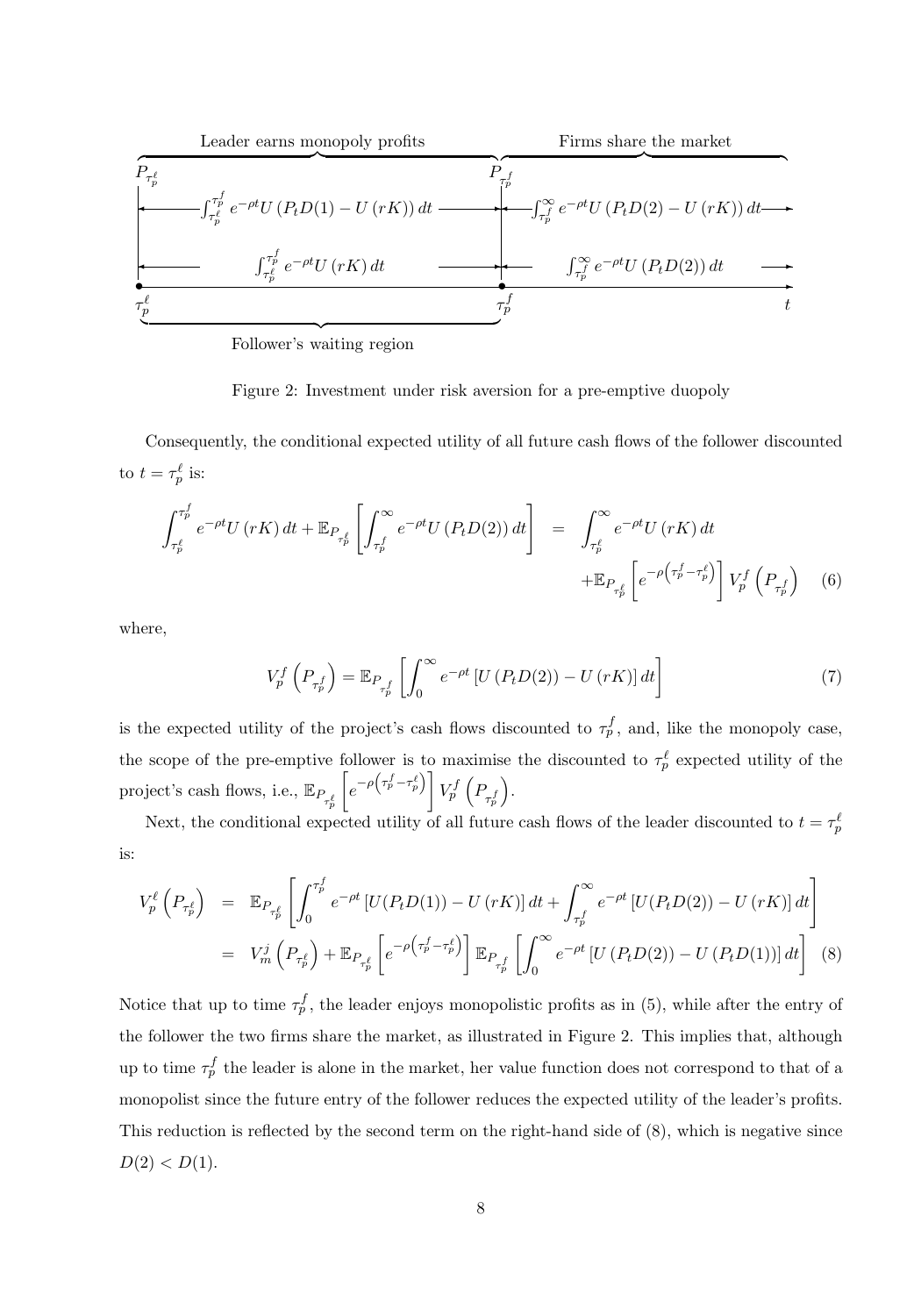#### 3.3.2 Non-Pre-Emptive Duopoly

Here, the roles of the leader and the follower are defined exogenously. Consequently, the future cash flows of both the leader and the follower are discounted to time  $t = 0$  as illustrated in Figure 3.



Follower's waiting region

Figure 3: Investment under risk aversion for a non-pre-emptive duopoly

The conditional expected utility of the follower's cash flows is the same as in the pre-emptive case but discounted to  $t = 0$ , i.e.,

$$
\int_0^\infty e^{-\rho t} U(rK) dt + \mathbb{E}_{P_0} \left[ e^{-\rho \tau_n^f} \right] V_n^f \left( P_{\tau_n^f} \right) \tag{9}
$$

where  $V_n^f(\cdot) = V_p^f(\cdot)$  and the objective of the follower is to maximise  $\mathbb{E}_{P_0}\left[e^{-\rho \tau_n^f}\right] V_n^f\left(P_{\tau_n^f}\right)$ .

The leader now knows that she has the right to enter the market first and, therefore, does not run the risk of pre-emption. As a result, the expected utility of the leader's future cash flows discounted to  $t = 0$  is:

$$
\int_0^{\tau_n^{\ell}} e^{-\rho t} U(rK) dt + \mathbb{E}_{P_0} \left[ \int_{\tau_n^{\ell}}^{\tau_n^{\ell}} e^{-\rho t} U(P_t D(1)) dt \right] + \mathbb{E}_{P_0} \left[ \int_{\tau_n^{\ell}}^{\infty} e^{-\rho t} U(P_t D(2)) dt \right] =
$$
\n
$$
\int_0^{\infty} e^{-\rho t} U(rK) dt + \mathbb{E}_{P_0} \left[ e^{-\rho \tau_n^{\ell}} \right] V_p^{\ell} \left( P_{\tau_n^{\ell}} \right) \tag{10}
$$

where  $V_p^{\ell}(\cdot)$  is defined as in (8). Here, the objective of the leader is to maximise  $\mathbb{E}_{P_0}\left[e^{-\rho \tau_n^{\ell}}\right]V_p^{\ell}\left(P_{\tau_n^{\ell}}\right)$ .

### 4 Analytical Results

#### 4.1 Monopoly

In this case, there is a single firm in the market that contemplates investment without the fear of pre-emption from the entry of a competitor. Consequently, the firm has the option to delay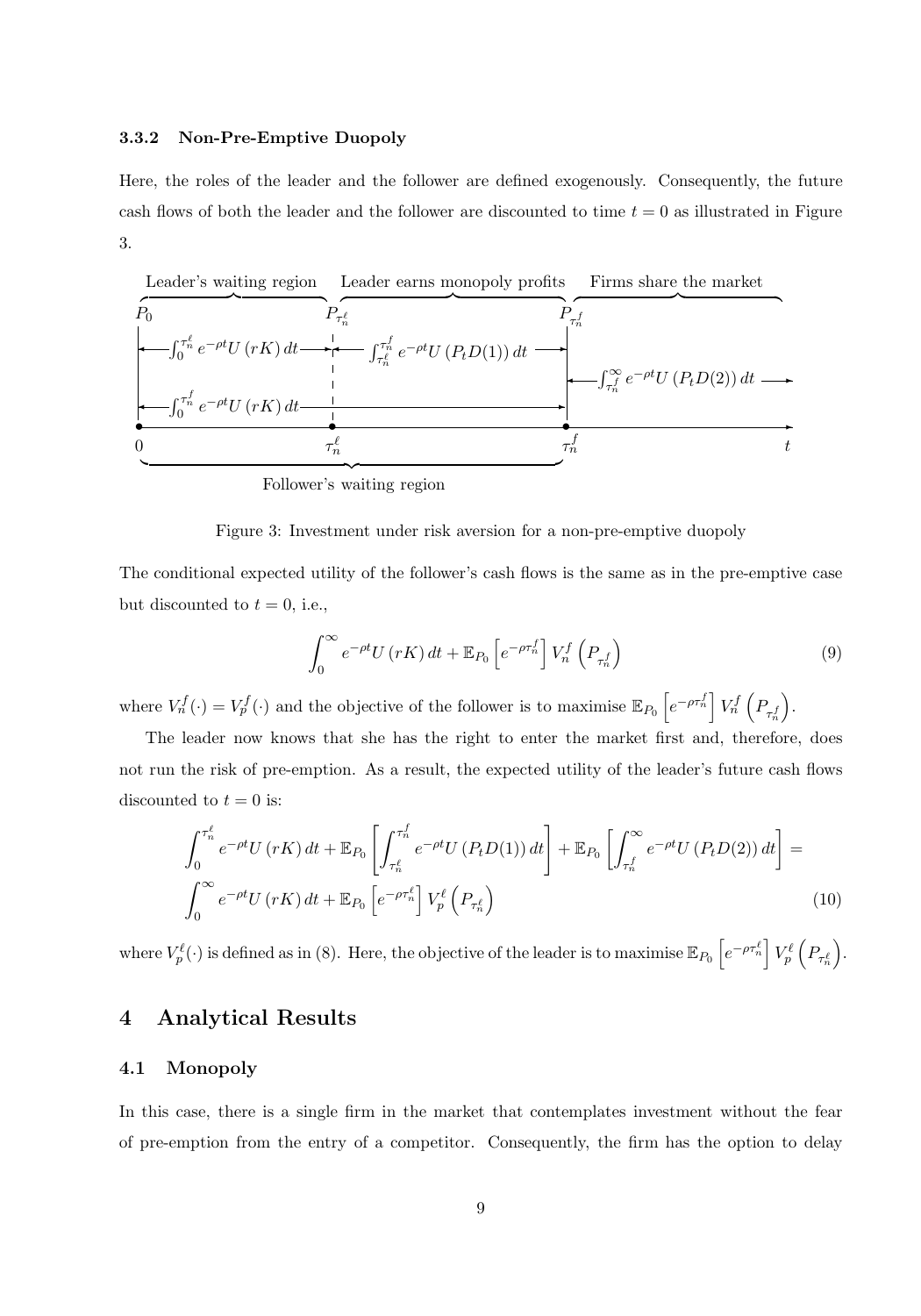investment until the output price hits the optimal threshold,  $P_{\tau_{m}^{j*}}$ , that will trigger investment. Hence, for  $P_0 \le P_{\tau_m^{j*}}$ , (11) indicates the value of the monopolist's investment opportunity:

$$
F_{\tau_m^j}(P_0) = \sup_{\tau_m^j \in S} \mathbb{E}_{P_0} \left[ \int_{\tau_m^j}^{\infty} e^{-\rho t} \left[ U(P_t D(1)) - U(rK) \right] dt \right]
$$
  

$$
= \sup_{\tau_m^j \in S} \mathbb{E}_{P_0} \left[ e^{-\rho \tau_m^j} \right] V_m^j \left( P_{\tau_m^j} \right)
$$
(11)

Here,  $S$  denotes the collection of admissible stopping times of the filtration generated by the price process. Using Theorem 9.18 of Karatzas and Shreve (1999) for the CRRA utility function in (3), we find that the expression in (5) can be simplified using the following:

$$
\mathbb{E}_{P_0} \int_0^\infty e^{-\rho t} U(P_t) dt = \mathcal{A} U(P_0)
$$
\n(12)

where  $\mathcal{A} = \frac{\beta_1 \beta_2}{\rho(1-\beta_1-\gamma)(1-\beta_2-\gamma)} > 0$ , and  $\beta_1 > 1$ ,  $\beta_2 < 0$  are the solutions for x to the following quadratic equation:

$$
\frac{1}{2}\sigma^2 x(x-1) + \mu x - \rho = 0\tag{13}
$$

By using the fact that the expected discount factor is  $\mathbb{E}_{P_0}\left[e^{-\rho\tau_m^j}\right] = \left(\frac{P_0}{P_0}\right)^{j}$  $P_{\tau^j_m}$  $\int_{0}^{\beta_1}$  (Karatzas and Shreve, 1999) and applying the strong Markov property along with the law of iterated expectations, (11) can be written as follows:

$$
F_{\tau_m^j}(P_0) = \max_{P_{\tau_m^j} \ge P_0} \left(\frac{P_0}{P_{\tau_m^j}}\right)^{\beta_1} V_m^j\left(P_{\tau_m^j}\right) \tag{14}
$$

Solving the unconstrained optimisation problem (14), we obtain the optimal investment threshold,  $P_{\tau_m^{j*}}$ , for the monopolist:

$$
P_{\tau_m^{j^*}} = \frac{rK}{D(1)} \left(\frac{\beta_2 + \gamma - 1}{\beta_2}\right)^{\frac{1}{1-\gamma}}
$$
(15)

According to (15), uncertainty and risk aversion drive a wedge between the optimal investment threshold and the amortised investment cost. Indeed, it can be shown that higher risk aversion increases the required investment threshold by decreasing the expected utility of the investment's payoff, while increased uncertainty delays investment by increasing the value of waiting. All proofs can be found in the appendix.

Proposition 4.1 Uncertainty and risk aversion increase the optimal investment threshold.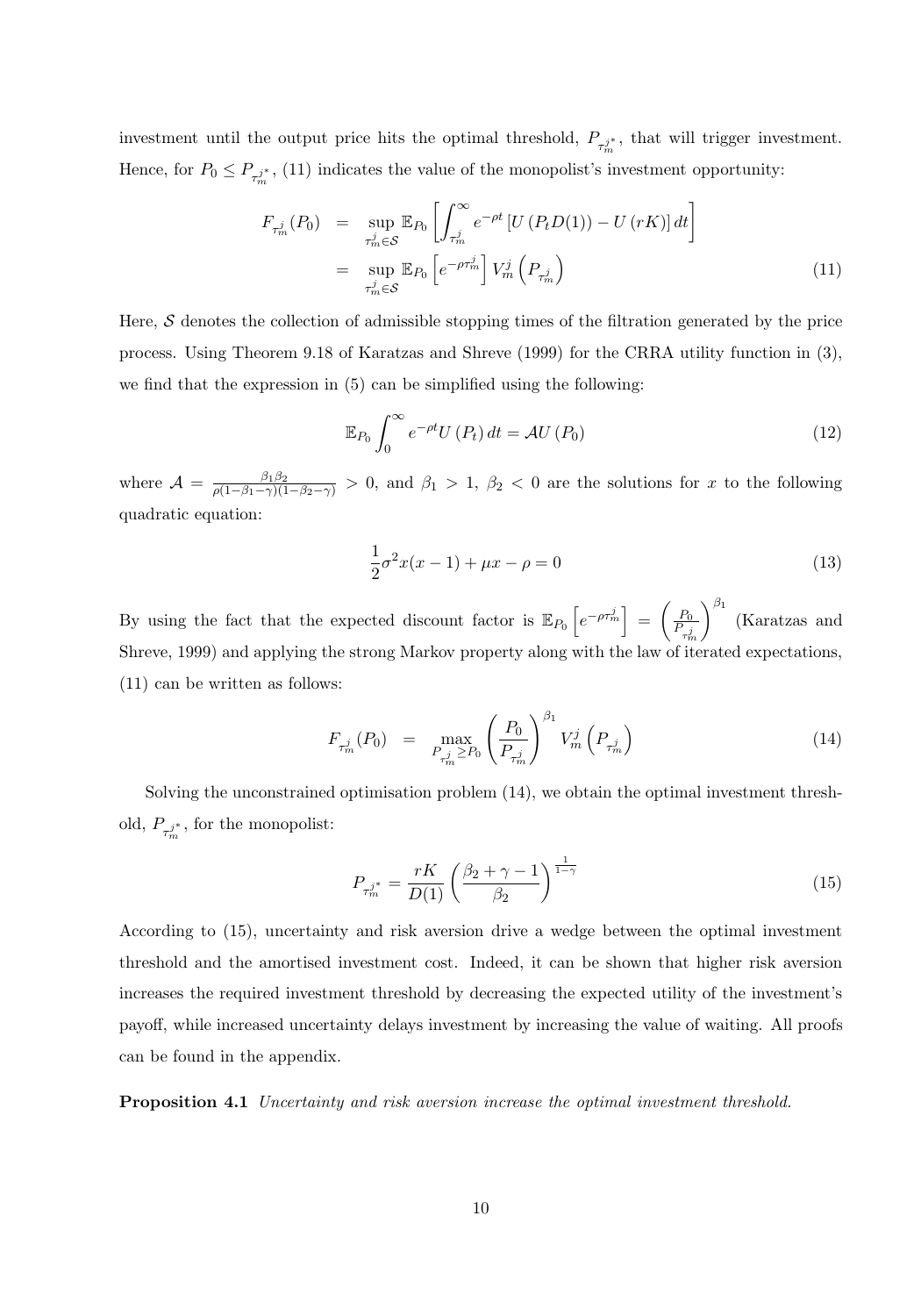#### 4.2 Symmetric Pre-Emptive Duopoly

We solve this dynamic game backward by first assuming that the leader has just entered the market. The value of the follower at  $\tau_p^{\ell} < \tau_p^f$  is indicated in (16):

$$
F_{\tau_p^f}(P_{\tau_p^{\ell}}) = \sup_{\tau_p^f \ge \tau_p^{\ell}} \mathbb{E}_{P_{\tau_p^{\ell}}}\left[e^{-\rho \tau_p^f}\right] V_p^f\left(P_{\tau_p^f}\right)
$$

$$
= \max_{P_{\tau_p^f} \ge P_{\tau_p^{\ell}}}\left(\frac{P_{\tau_p^{\ell}}}{P_{\tau_p^f}}\right)^{\beta_1} V_p^f\left(P_{\tau_p^f}\right) \tag{16}
$$

Solving the unconstrained optimisation problem described by (16), we obtain the optimal threshold,  $P_{\tau_p^{f^*}}$ , that triggers the entry of the follower:

$$
P_{\tau_p^{f^*}} = \frac{rK}{D(2)} \left(\frac{\beta_2 + \gamma - 1}{\beta_2}\right)^{\frac{1}{1-\gamma}}
$$
(17)

Notice that since  $D(2) < D(1)$ , we have  $P_{\tau_p^{f^*}} > P_{\tau_m^{j^*}}$ , i.e., the optimal entry threshold of the pre-emptive follower is higher than that of the monopolist. Intuitively, this happens because the follower requires compensation for losing the first-mover advantage. After the critical threshold,  $P_{\tau_p^{f^*}}$ , is hit, the value of the follower is the discounted expected utility of the project's cash flows, as indicated by (7).

Assuming that the follower chooses the optimal policy, the value function of the leader for  $P_{\tau^{\ell}_p} \leq P_t < P_{\tau^{\ell^*}_p}$ , i.e., when the leader is alone in the market, is:

$$
V_p^{\ell}(P_t) = \mathbb{E}_{P_t} \left[ \int_0^{\tau_p^{f^*}} e^{-\rho t} \left( U(P_t D(1)) - U(rK) \right) dt + \int_{\tau_p^{f^*}}^{\infty} e^{-\rho t} \left( U(P_t D(2)) - U(rK) \right) dt \right]
$$
  
= 
$$
\mathcal{A} U(P_t D(1)) - \frac{U(rK)}{\rho} + \left( \frac{P_t}{P_{\tau_p^{f^*}}} \right)^{\beta_1} \mathcal{A} U\left( P_{\tau_p^{f^*}} \right) \left[ D(2)^{1-\gamma} - D(1)^{1-\gamma} \right]
$$
(18)

For  $P_t \ge P_{\tau_p^{f^*}}$ , the two firms share the market and, as a result, the value function of the leader is the same as the follower's.

As we show in Proposition 4.2, under a large discrepancy in market share, there exists a finite output price at which the pre-emptive leader's value function is maximised. Otherwise, the pre-emptive leader's value function is strictly increasing. Intuitively, a higher output price simultaneously increases the expected discounted utility of cash flows and facilitates the follower's entry. With a higher loss in market share, the impact of the latter effect dominates.

Proposition 4.2 The value function of the pre-emptive leader is concave, and its maximum value is obtained prior to the entry of the pre-emptive follower provided that:

$$
D(2) < D(1) \left( \frac{\beta_1 + \gamma - 1}{\beta_1} \right)^{\frac{1}{1 - \gamma}} \tag{19}
$$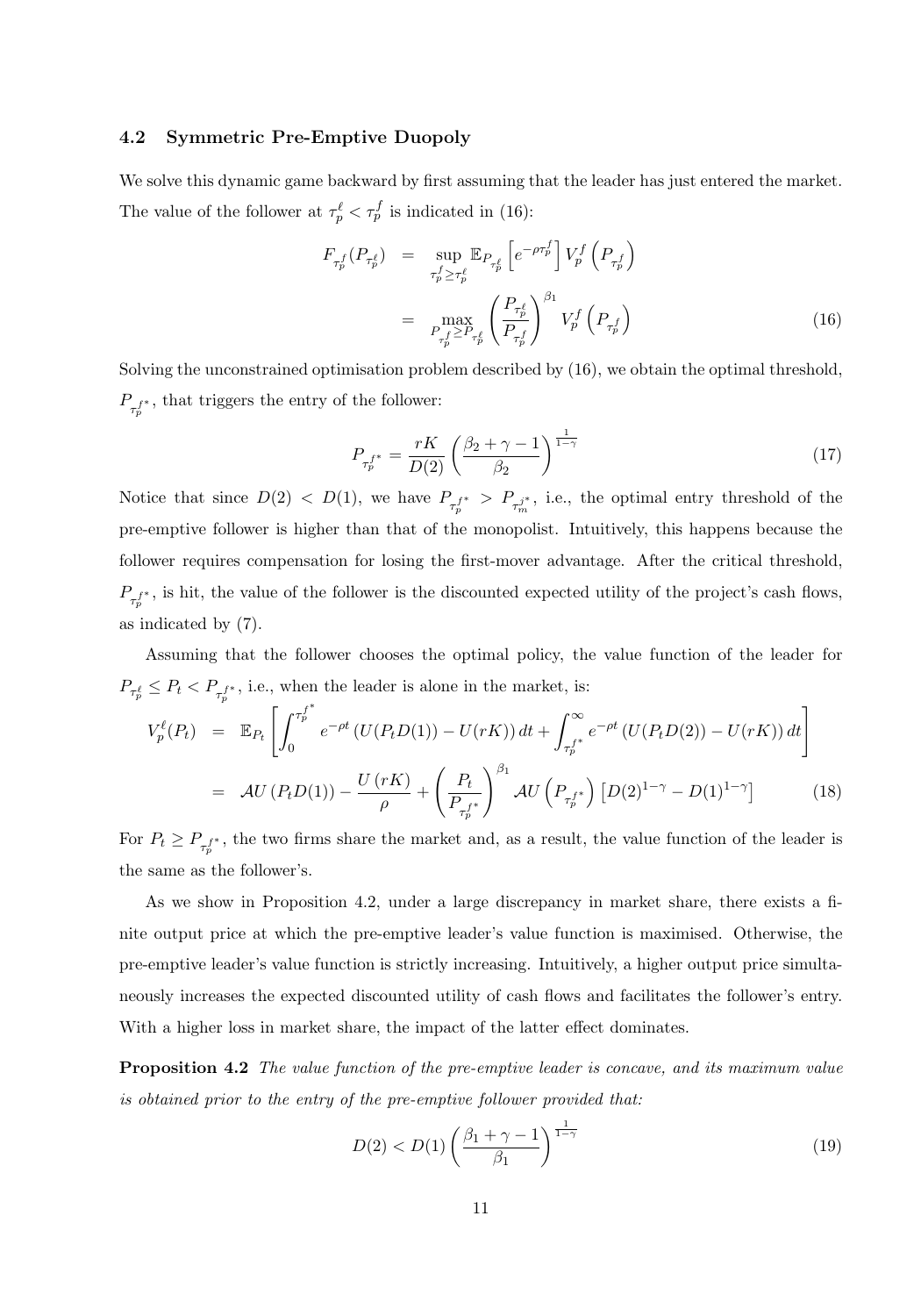In order to determine the leader's optimal investment threshold, we need to consider the strategic interactions between the leader and the follower. Let  $P_{\tau_p^{\ell^*}}$  denote the threshold price at which a firm is indifferent between becoming a leader or a follower. Recall that in the pre-emptive setting both firms want to enter first in order to obtain the leader's advantage. However, for  $P_t$  <  $P_{\tau_p^{\ell^*}}$ , the follower has not entered the market, and a firm would be better off being the follower since then  $V_p^{\ell}(P_t) < F_{\tau_p^f}(P_t)$ , while for  $P_t > P_{\tau_p^{f^*}}$ , a firm is better off being a leader since then  $V_p^{\ell}(P_t) > F_{\tau_p^f}(P_t)$ . Hence, it must be the case that  $V_p^{\ell}(P_{\tau_p^{f*}})$  $\Big) \, = \, F_{\tau^f_p}$  $\left(P_{\tau_p^{\ell^*}}\right)$ ) for entry, a condition that is found numerically by solving the following equation:

$$
\mathcal{A}U\left(P_{\tau_p^{\ell^*}}D(1)\right) - \frac{U\left(rK\right)}{\rho} + \left(\frac{P_{\tau_p^{\ell^*}}}{P_{\tau_p^{\ell^*}}}\right)^{\beta_1} \mathcal{A}U\left(P_{\tau_p^{\ell^*}}\right)\left[D(2)^{1-\gamma} - D(1)^{1-\gamma}\right] =
$$
\n
$$
\left(\frac{P_{\tau_p^{\ell^*}}}{P_{\tau_p^{\ell^*}}}\right)^{\beta_1} \left[\mathcal{A}U\left(P_{\tau_p^{\ell^*}}D(2)\right) - \frac{U(rK)}{\rho}\right] \tag{20}
$$

Solving (20) for  $P_{\tau_p^{\ell^*}}$ , we obtain the entry threshold of the leader that denotes the output price at which a firm is indifferent between becoming a leader or a follower. Indeed, as we show in Proposition 4.3, the optimal entry threshold of the pre-emptive leader is lower than that of the monopolist. This happens because the risk of pre-emption deprives the leader of the option to postpone investment, thereby lowering the required investment threshold.

Proposition 4.3 The pre-emptive leader's optimal entry threshold is lower than that of the monopolist.

Although increased risk aversion raises the required investment threshold by decreasing the expected utility of the investment's payoff, the loss in the value of the leader due to the entry of the follower, evaluated at  $P_{\tau_p^{\ell^*}}$ , relative to that of the monopolist is not affected by risk aversion. Intuitively, the value of the leader at  $P_{\tau_p^{\ell^*}}$  equals the value of the follower's investment opportunity. Since both the follower and the monopolist hold a single option each to enter the market, increased risk aversion poses a proportional decrease in the option value of the follower relative to the monopolist.

Proposition 4.4 The loss in the pre-emptive leader's value relative to the monopolist's value of investment opportunity at the pre-emptive leader's optimal entry threshold price is unaffected by risk aversion.

We next investigate how this ratio changes with uncertainty. In Figure 4, the horizontal lines represent the utility of the instantaneous revenues the leader receives over time under low uncertainty,  $\sigma$ , and under high uncertainty,  $\sigma'$ . As we will illustrate numerically, increased uncertainty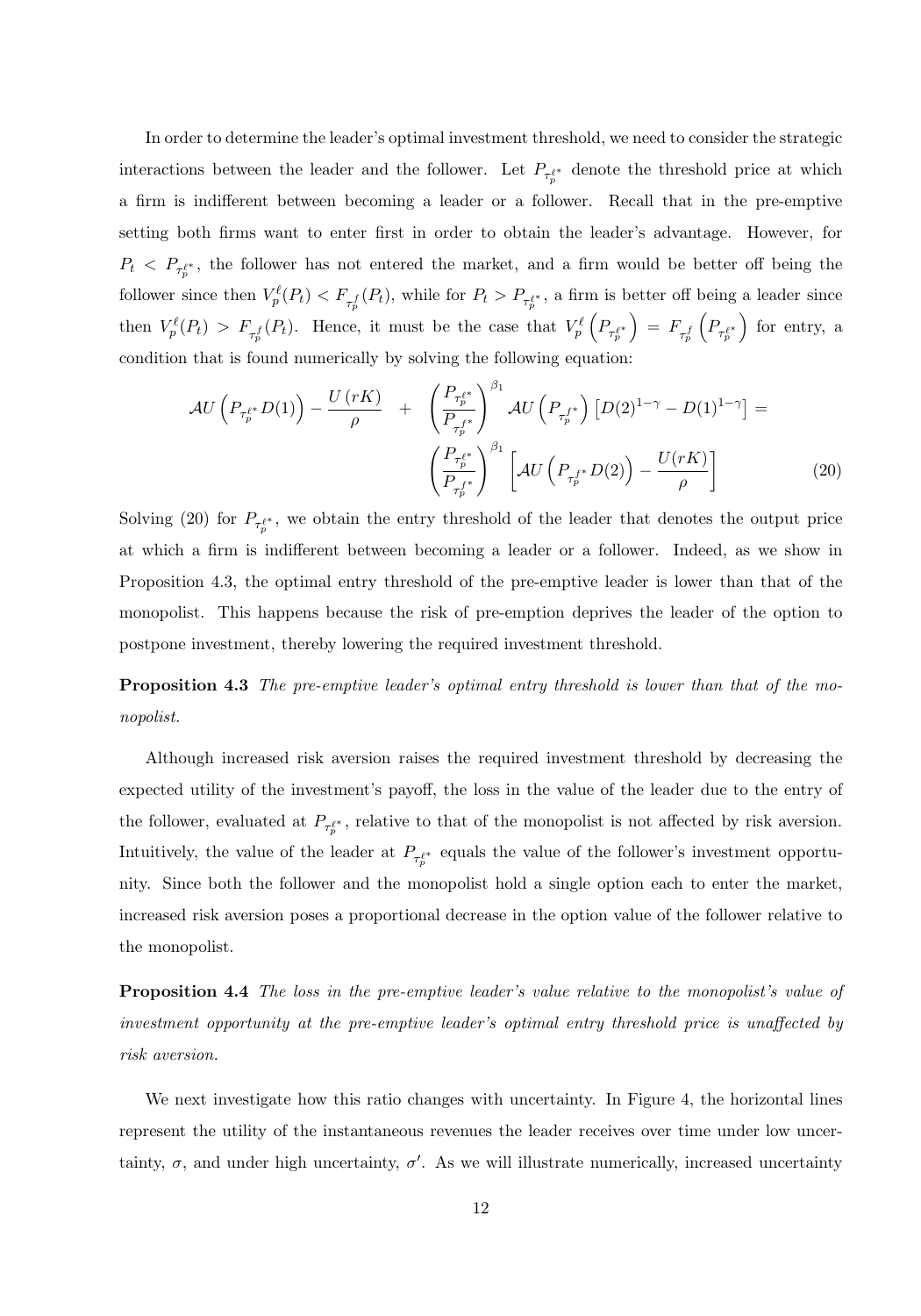raises the required entry threshold of the follower by more than that of the leader. This results in the increase of the expected utility of the leader's profits, represented by the shaded area of Figure 4, since, under higher uncertainty, she enjoys monopoly profits for longer time and the loss in the leader's expected utility due to the entry of the follower is not significant enough to offset it. In fact, this result is enhanced when the discrepancy in market share is large, since the greater  $D(1)$  is, the greater the pre-emptive leader's incentive to invest will be as then the first-mover advantages are greater. Notice also that as greater uncertainty raises the required entry threshold of the follower, the leader's instantaneous revenues cannot drop below the level corresponding to  $\sigma'$  for  $t \geq \tau_p^{f'}$ .

**Proposition 4.5** The relative discrepancy between the value of the pre-emptive leader and the monopolist at the pre-emptive leader's optimal entry threshold price diminishes with increasing uncertainty.



Figure 4: Incremental change in pre-emptive leader's instantaneous revenues due to increased uncertainty

#### 4.3 Symmetric Non-Pre-Emptive Duopoly

In the non-pre-emptive setting, the roles of the leader and the follower are defined exogenously, and, as a result, both firms have the option to delay their entry into the market as the risk of pre-emption is eliminated. The follower's value function and entry threshold are unchanged from the pre-emptive case since she will still enter the market considering that the leader is already there. Hence, the follower's value of investment opportunity at  $\tau_n^{\ell}$  is:

$$
F_{\tau_n^f} \left( P_{\tau_n^{\ell}} \right) = \max_{P_{\tau_n^f} \ge P_{\tau_n^{\ell}}} \left( \frac{P_{\tau_n^{\ell}}}{P_{\tau_n^f}} \right)^{\beta_1} V_n^f \left( P_{\tau_n^f} \right) \tag{21}
$$

Since the non-pre-emptive leader has discretion over investment timing, her value of investment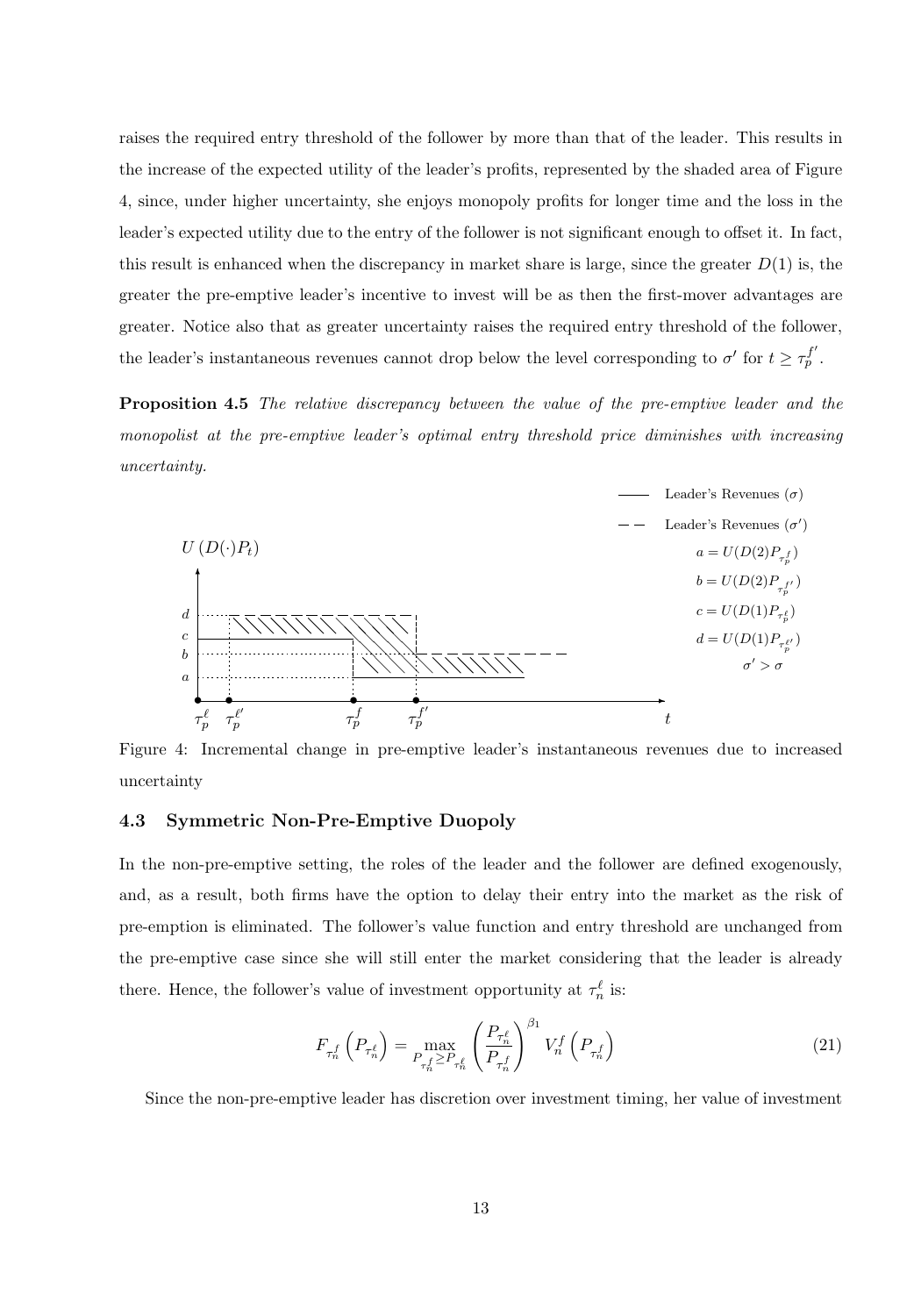opportunity is described by:

$$
F_{\tau_n^{\ell}}(P_0) = \max_{P_{\tau_n^{\ell}} \ge P_0} \left( \frac{P_0}{P_{\tau_n^{\ell}}} \right)^{\beta_1} \left[ \mathcal{A}U\left(P_{\tau_n^{\ell}} D(1)\right) - \frac{U(rK)}{\rho} + \left( \frac{P_{\tau_n^{\ell}}}{P_{\tau_n^{\ell}}} \right)^{\beta_1} \mathcal{A}U\left(P_{\tau_n^{\ell}}\right) \left[ D(2)^{1-\gamma} - D(1)^{1-\gamma} \right] \right] \tag{22}
$$

The solution to the optimisation problem (22) yields the optimal entry threshold of the non-preemptive leader:

$$
P_{\tau_n^{\ell^*}} = \frac{rK}{D(1)} \left(\frac{\beta_2 + \gamma - 1}{\beta_2}\right)^{\frac{1}{1-\gamma}}
$$
 (23)

Notice that by delaying entry, the leader suffers from forgoing cash flows but benefits from temporarily delaying the entry of the follower. At the same time, allowing the project to start at a higher output price yields a higher NPV but then the leader enjoys monopoly revenues for less time. As it is shown in the appendix, the marginal benefit and marginal cost corresponding to the entry of the follower cancel.

Proposition 4.6 The optimal entry threshold of the non-pre-emptive leader is the same as that of the monopolist.

Notice that the leader's option to invest consists of the expected utility of the immediate payoff reduced by an amount corresponding to the expected loss in utility due to the entry of the follower. After the leader has entered the market and prior to the entry of the follower, i.e., for  $P_{\tau_n^{\ell}} \leq P_t$  $P_{\tau_n^{f^*}}$ , the leader receives monopolistic profits with expected utility described by (24):

$$
\mathcal{A}U\left(P_t D(1)\right) - \frac{U(rK)}{\rho} + \left(\frac{P_t}{P_{\tau_n^{f^*}}}\right)^{\beta_1} \mathcal{A}U\left(P_{\tau_n^{f^*}}\right)\left[D(2)^{1-\gamma} - D(1)^{1-\gamma}\right] \tag{24}
$$

According to (24), although the leader is alone in the industry, the expected utility of her profits do not correspond to those of a monopolist since the potential entry of a rival reduces the expected utility of the leader's profits. Finally, after the follower's entry, i.e., for  $t \geq \tau_n^f$ , the two firms share the industry, thereby making equal profits, and their value is simply the discounted expected utility of the projects cash flows.

In the non-pre-emptive framework, the value of the leader would be the same as the monopolist's if it were not for the potential entry of the follower that reduces the expected utility of the leader's profits. However, the reduction in the leader's value of investment opportunity due to the potential entry of the follower decreases with risk aversion. This happens because risk aversion delays the entry of the follower, thereby reducing the expected loss in the option value of the leader.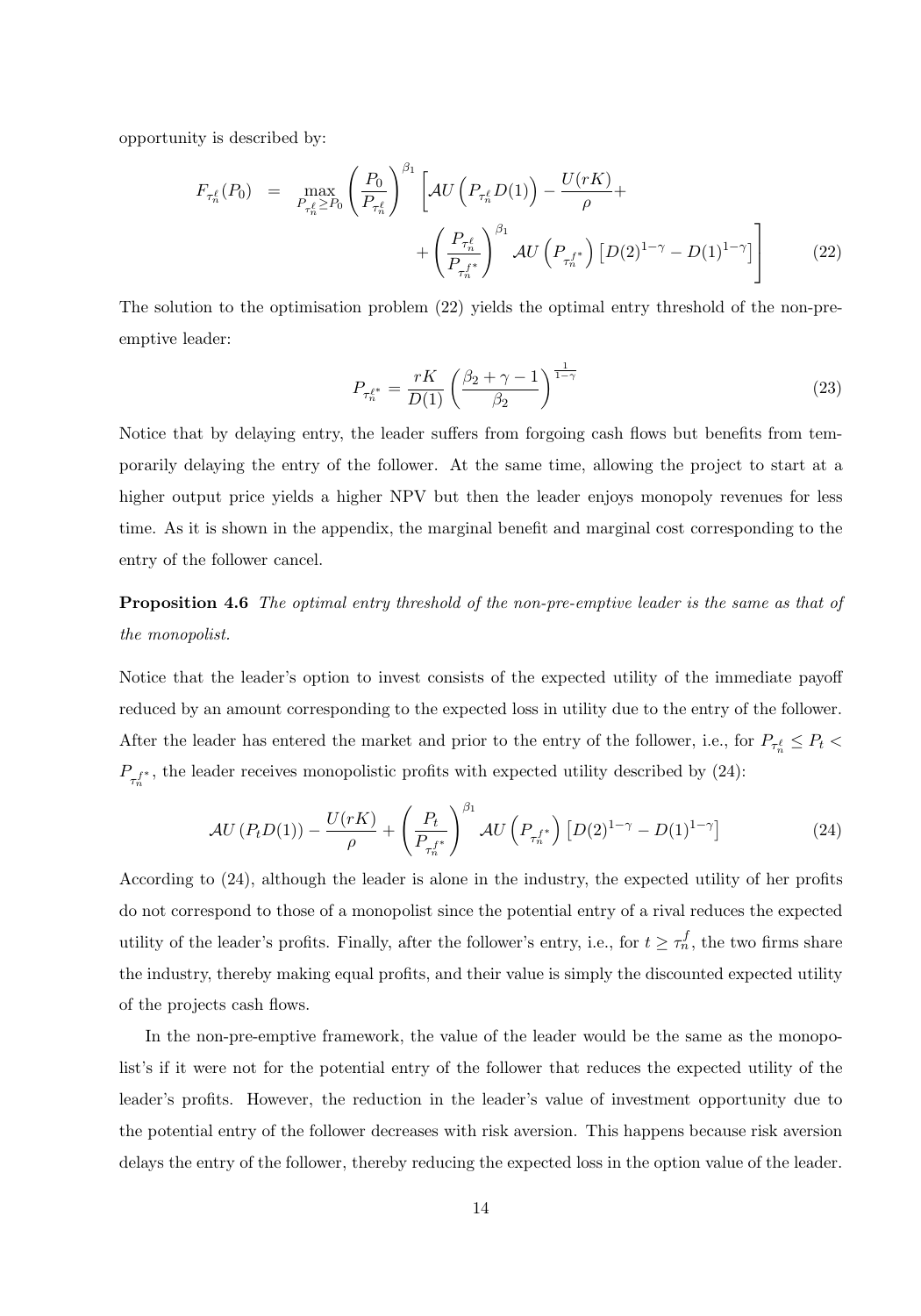Consequently, the relative discrepancy between the leader's value of investment opportunity and the monopolist's diminishes with increasing risk aversion, thereby reducing the relative loss in the value of the non-pre-emptive leader.

Proposition 4.7 The loss in the value of the investment opportunity for the non-pre-emptive leader relative to that of a monopolist at the pre-emptive leader's optimal entry threshold price decreases with risk aversion.

According to Proposition 4.8, depending on the discrepancy in market share, uncertainty may increase or decrease the relative loss in the value of the investment opportunity for the non-preemptive leader relative to that of a monopolist. Notice that the value of the non-pre-emptive leader consists of the value of the monopolistic investment opportunity and the expected loss in project value due to the entry of the follower. Both of these components increase with uncertainty; however, for the latter, the impact of uncertainty becomes less profound as the discrepancy in market share diminishes. As a result, under low discrepancy in market share, the impact of uncertainty on the non-pre-emptive leader's value of monopolistic investment opportunity dominates, thereby making her better off. By contrast, under large discrepancy in market share, increased uncertainty causes the loss in project value to increase faster than the value of the investment opportunity, thereby making the non-pre-emptive leader worse off.

**Proposition 4.8** The discrepancy between the non-pre-emptive leader's value of investment opportunity and the monopolist's at the pre-emptive leader's optimal entry threshold price increases with uncertainty if:

$$
\left(\frac{D(1)}{D(2)}\right)^{\beta_1} > e, \ e \simeq 2.718 \tag{25}
$$

In Figure 5, the instantaneous revenues of the leader are represented by the solid line for low uncertainty,  $\sigma$ , and by the broken line for high uncertainty,  $\sigma'$ . Here, unlike the pre-emptive setting, the leader has the option to delay entry into the market. Notice that a large discrepancy in market share implies a greater first-mover advantage but also leads to a greater loss in the value of the leader upon the entry of the follower, which becomes more profound with higher uncertainty. However, increased uncertainty also raises the value of the leader's investment opportunity, thereby creating an opposing effect. According to Proposition 4.8, under small discrepancy in market share, the increase in option value due to increased uncertainty, represented by the shaded area between  $\tau_n^{\ell}$ and  $\tau_n^{\ell'}$  in Figure 5, offsets the loss in the leader's revenues due to the entry of the follower, thereby reducing the discrepancy between the value of the monopolist and the leader. The opposite result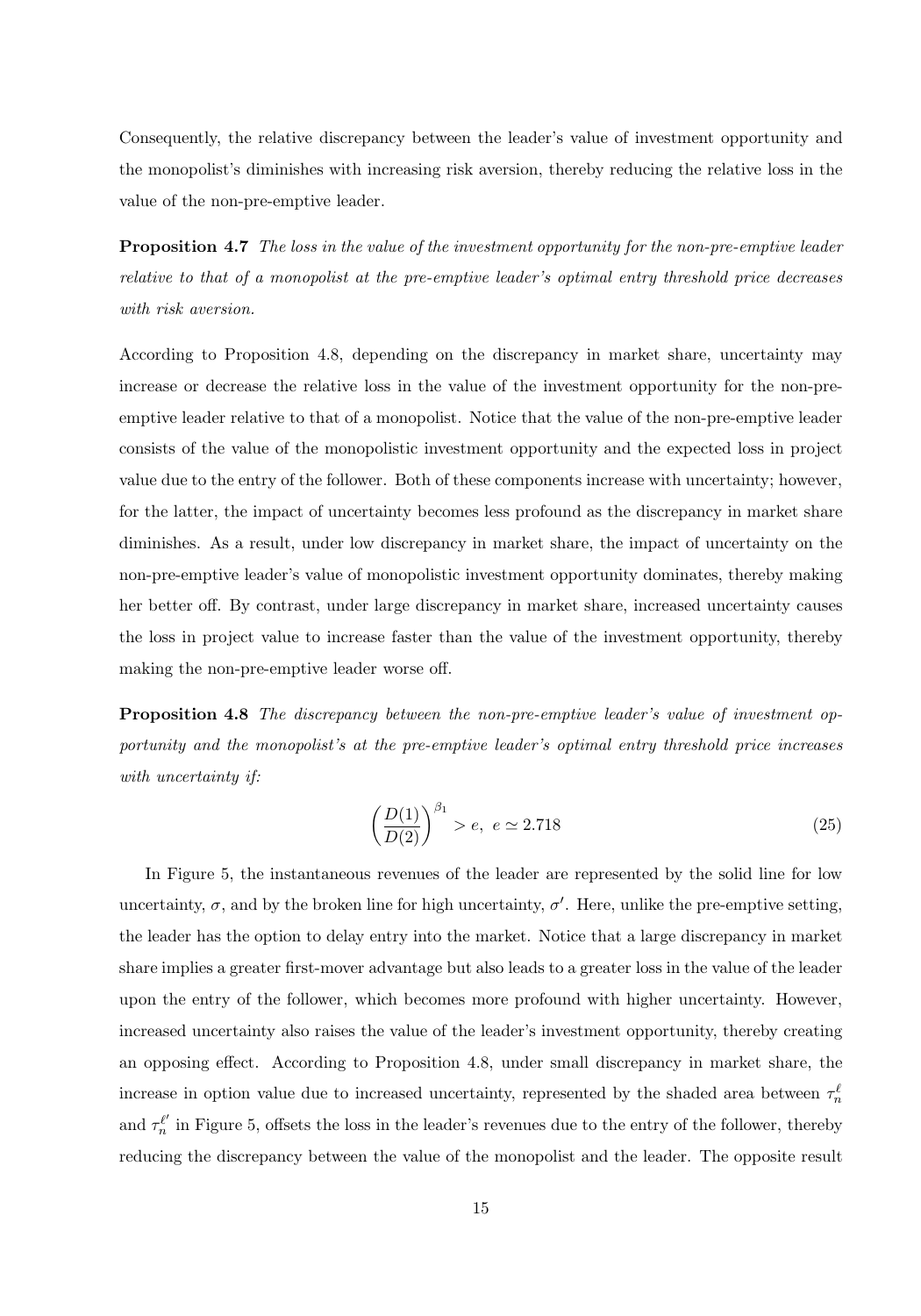is observed if the discrepancy in market share is large, since then the loss in the leader's revenues is more profound than the increase in the value of her investment opportunity. This happens because a higher first-mover advantage reduces the required entry threshold of the leader. Consequently, the increase in the value of the investment opportunity is less profound, and as higher uncertainty impacts the loss in project value by more, the non-pre-emptive leader becomes worse off.



Figure 5: Incremental change in non-pre-emptive leader's instantaneous revenues due to increased uncertainty under low discrepancy in market share (left) and large discrepancy (right)

### 5 Numerical Results

#### 5.1 Pre-Emptive Duopoly

In order to examine the impact of risk aversion and uncertainty on the entry of the pre-emptive leader and follower, we assume the following parameter values:  $\gamma \in [0,1)$ ,  $\sigma \in [0.1,0.5]$ ,  $\mu = 0.01$ ,  $r = \rho = 0.05, K = \$100, D(0) = 0, D(1) = 1.5$  or 3, and  $D(2) = 1$ . Figure 6 illustrates the impact of uncertainty on the value of the pre-emptive leader and follower under risk aversion. First, we observe that the leader's entry threshold is lower than the monopolist's. This happens due to pre-emption since the leader does not have the option to defer investment and, as a result, the risk of pre-emption reduces the required investment threshold. On the other hand, the required investment threshold of the pre-emptive follower is higher than that of the monopolist since the former requires compensation for losing the first-mover advantage. According to the graph on the right, uncertainty increases the value of waiting, thereby raising the required investment threshold and delaying the entry of the follower. This, in turn, increases the time interval in which the leader enjoys monopoly profits and diminishes the relative discrepancy between the value of the pre-emptive leader and that of the monopolist.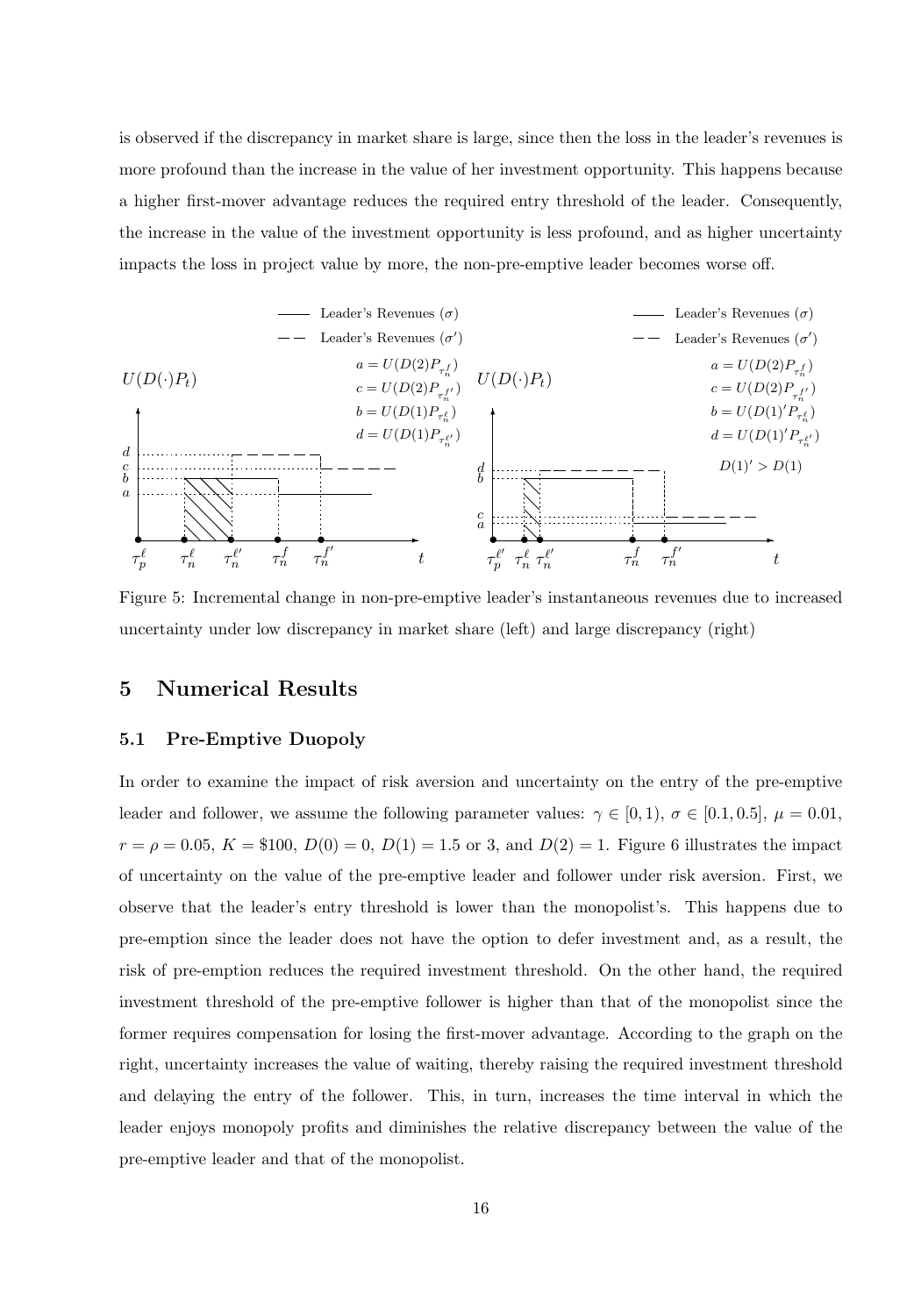

Figure 6: Project and investment opportunity value of monopolist, pre-emptive leader, and follower for  $\sigma = 0.2$  (left) and  $\sigma = 0.4$  (right) under risk aversion ( $\gamma = 0.2$ ) for  $D(1) = 3$ 

Figure 7 illustrates the impact of risk aversion on the value of the pre-emptive leader and follower. According to the graph on the right, increased risk aversion reduces the expected utility of the investment's payoff for both the leader and the monopolist, thereby raising their required investment thresholds. Furthermore, it seems that the impact of risk aversion on the pre-emptive leader's value is greater than on the follower's value. Consequently, the two curves intersect at a higher output price, thereby indicating that the output price at which a firm is indifferent between becoming a leader or a follower increases with higher risk aversion.



Figure 7: Investment opportunity and project value of monopolist, pre-emptive leader, and follower under risk neutrality (left) and risk aversion ( $\gamma = 0.5$ ) (right) for  $\sigma = 0.4$  and  $D(1) = 3$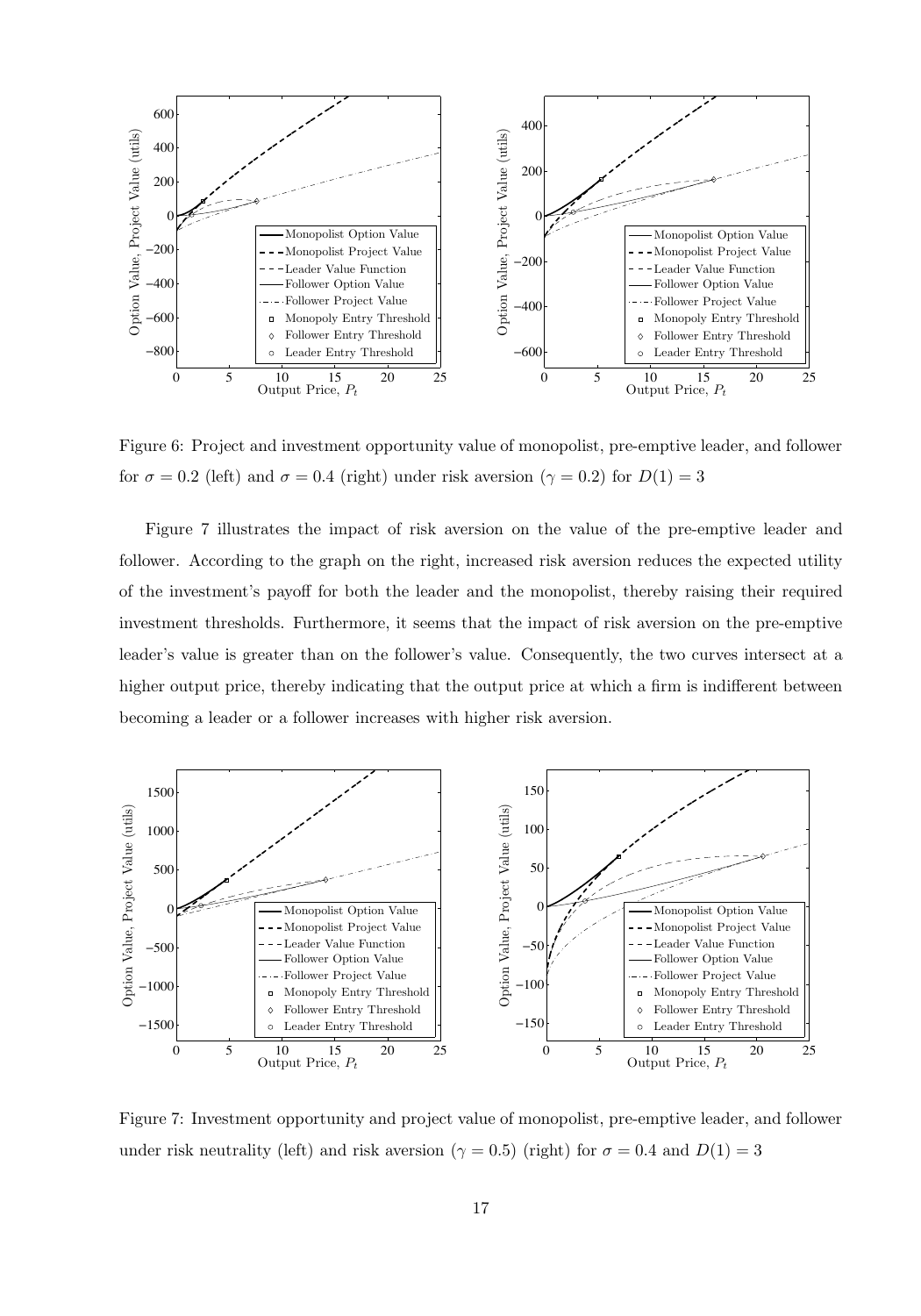#### 5.2 Non-Pre-Emptive Duopoly

In the non-pre-emptive duopoly, the roles of the leader and the follower are pre-assigned, and, as a result, both firms have the option to postpone their entry into the market. According to Figure 8, the optimal entry threshold of the non-pre-emptive follower is the same as in the pre-emptive case since the follower will still enter the market considering that the leader has already invested. Notice also that, the optimal entry threshold of the non-pre-emptive leader is the same as the monopolist's, and, as a result, the required investment threshold of the non-pre-emptive leader is higher than that in the pre-emptive scenario. Although the optimal entry threshold is the same for the monopolist and non-pre-emptive leader, the investment opportunity value of the latter is lower than that of the former since the potential entry of the follower reduces the expected utility of the leader's profits. As the graph on the right illustrates, increased uncertainty raises the value of waiting, which, in turn, postpones investment in all cases, thereby increasing the required investment thresholds.



Figure 8: Project and investment opportunity value for non-pre-emptive leader and follower for  $\sigma = 0.2$  (left) and  $\sigma = 0.4$  (right) under risk aversion ( $\gamma = 0.2$ ) for  $D(1) = 3$ 

Figure 9 illustrates the impact of risk aversion on the optimal entry thresholds of the monopolist and the non-pre-emptive leader and follower. As indicated in the graphs, higher risk aversion reduces the expected utility of the investment's payoff in all cases, thereby raising the required investment thresholds.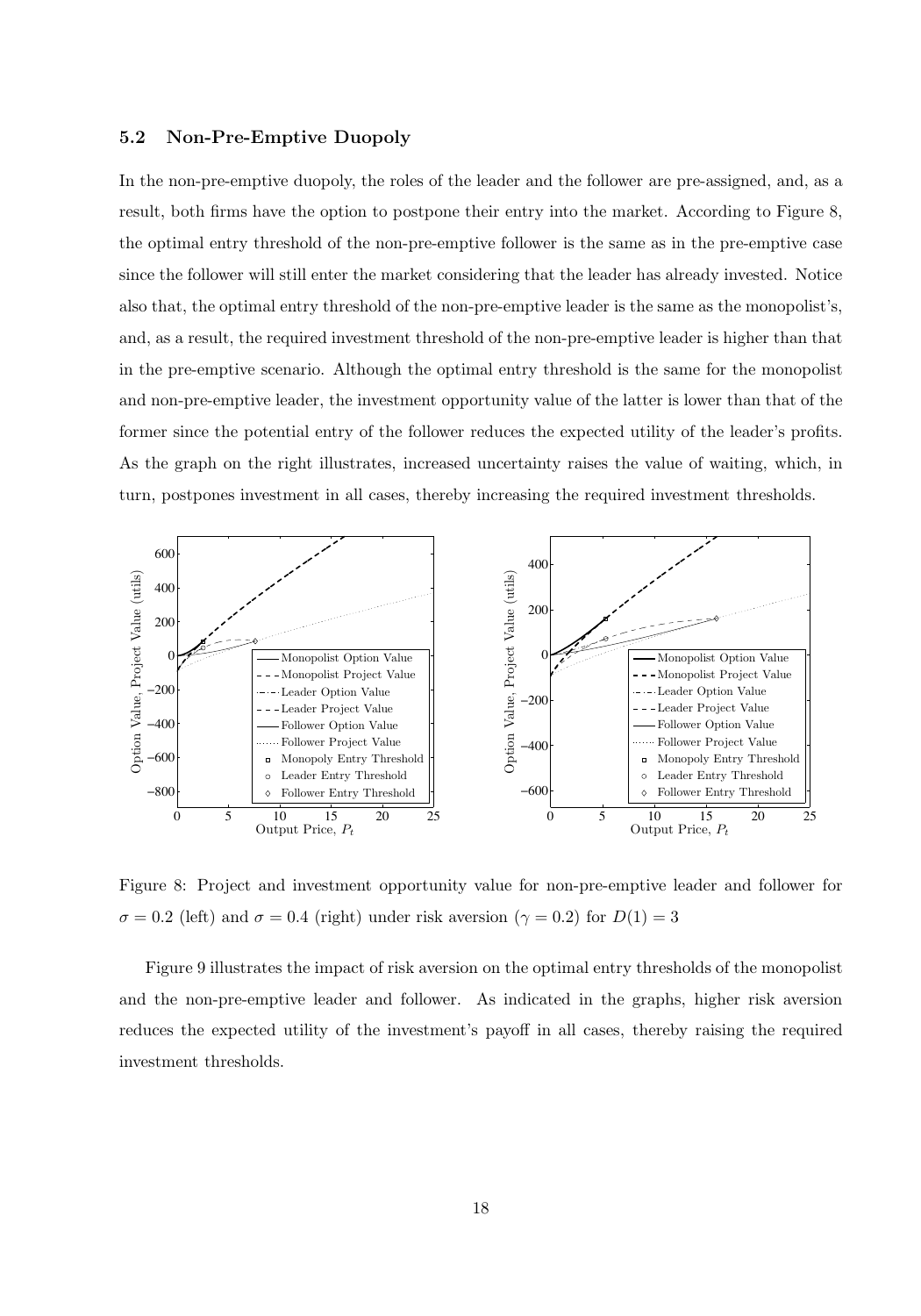

Figure 9: Project and investment opportunity value for non-pre-emptive leader and follower under risk neutrality (left) and risk aversion ( $\gamma = 0.5$ ) (right) for  $\sigma = 0.4$  and  $D(1) = 3$ 

#### 5.3 Sensitivity Analysis

As the left panel in Figure 10 illustrates, all entry thresholds increase with volatility as greater uncertainty implies greater value of waiting and are higher with risk aversion as it delays investment both for the leader and the follower by decreasing the expected utility of the project's cash flows. Proposition 4.6 is illustrated by the fact that the leader's optimal investment threshold is the same as the monopolist's. Also, higher first-mover advantages represented by greater  $D(1)$  result in the decrease of the required entry thresholds of the pre-emptive and non-pre-emptive leader as illustrated in the graph on the right.



Figure 10: Optimal entry thresholds for  $D(1) = 1.5$  (left) and  $D(1) = 3$  (right)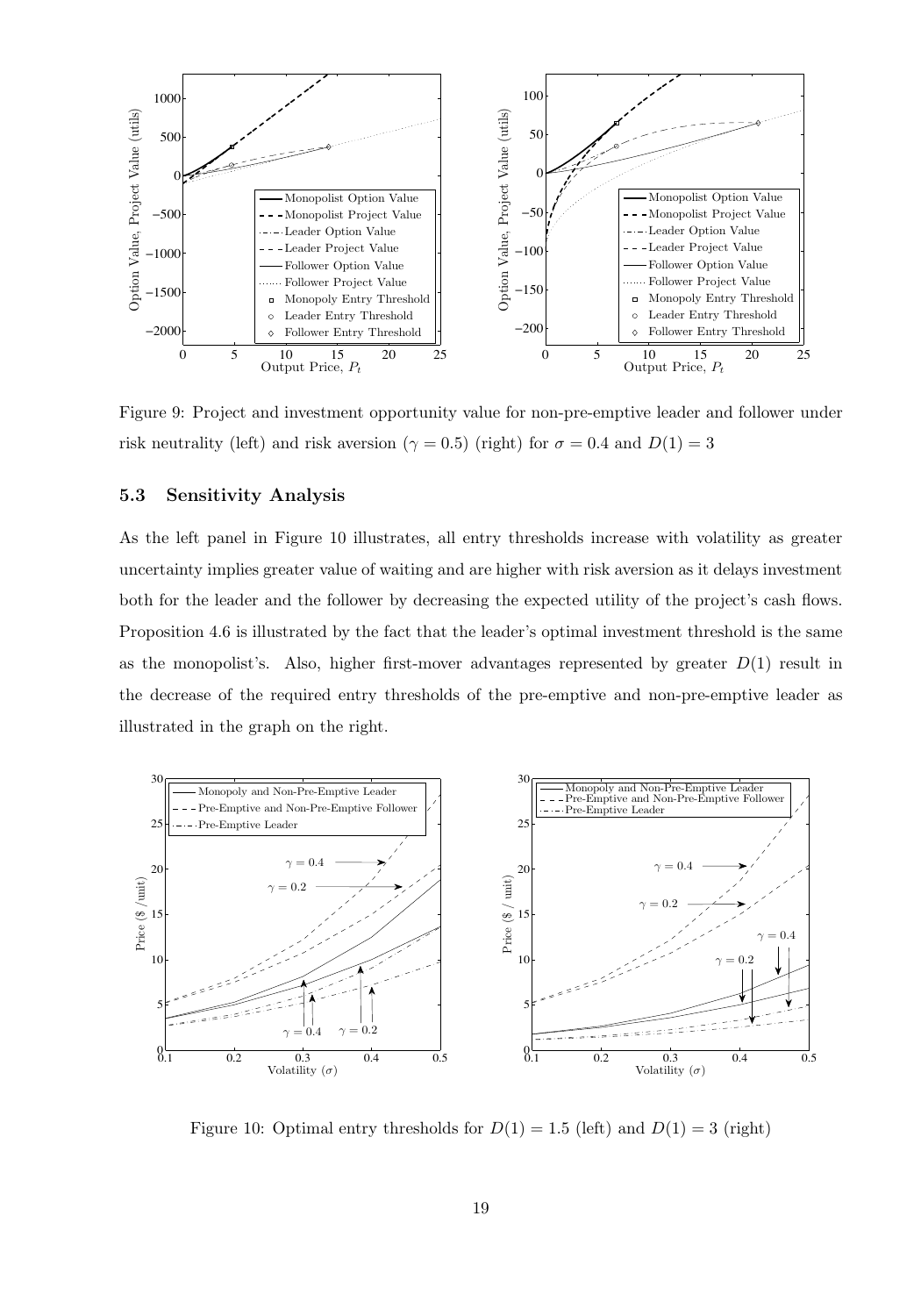In order to compare the pre-emptive and non-pre-emptive leader's values to the monopolist's, we evaluate both at the pre-emptive leader's optimal entry threshold, i.e., at  $P_{\tau_p^{\ell^*}}$ . According to the graph on the left in Figure 11, increased uncertainty diminishes the relative loss in the pre-emptive leader's value function, i.e.,

$$
\frac{F_{\tau_m^j}(P_{\tau_p^{\ell^*}}) - V_p^{\ell}(P_{\tau_p^{\ell^*}})}{F_{\tau_m^j}(P_{\tau_p^{\ell^*}})}\tag{26}
$$

thereby reducing the discrepancy between the pre-emptive leader's value and the monopolist's value of investment opportunity. This happens because uncertainty postpones the entry of the follower, thus allowing the pre-emptive leader to enjoy monopoly profits longer. Notice that the impact of uncertainty is more profound when the discrepancy in market share is low since then the expected loss due to the follower's entry is smaller.

Uncertainty increases the discrepancy in the non-pre-emptive leader's value of investment opportunity, i.e.,

$$
\frac{F_{\tau_m^j}(P_{\tau_p^{\ell^*}}) - F_{\tau_n^{\ell}}(P_{\tau_p^{\ell^*}})}{F_{\tau_m^j}(P_{\tau_p^{\ell^*}})}\tag{27}
$$

if the discrepancy in market share is small, i.e.,  $\left(\frac{D(1)}{D(2)}\right)$  $D(2)$  $\int_{0}^{\beta_1}$  < e, as in the graph on the left. Intuitively, this happens because under low discrepancy in market share, the increase in the non-pre-emtpive leader's value of investment opportunity due to increased uncertainty is greater than the expected loss due to the entry of the follower. However, if the discrepancy is large, then the increase in option value is less profound with higher uncertainty due to higher first-mover advantages and, as a result, cannot offset the expected loss from the follower's entry, which is now greater.

Furthermore, risk aversion does not affect the relative loss in the value of the leader for the pre-emptive duopoly setting, but it makes the loss in value relatively less for the leader in a nonpre-emptive duopoly setting due to delayed entry of the follower. Notice that at  $P_{\tau_p^{e^*}}$ , the value function of the pre-emptive leader is the same as the option value of the pre-emptive follower. As a result, the impact of risk aversion on the value of the pre-emptive leader at  $P_{\tau_p^{e^*}}$  is the same as that on the value of the follower's investment opportunity at the same output price. Since the follower's investment opportunity value differs from the monopolist's only with respect to the market share, risk aversion impacts the values of the follower and the monopolist proportionally.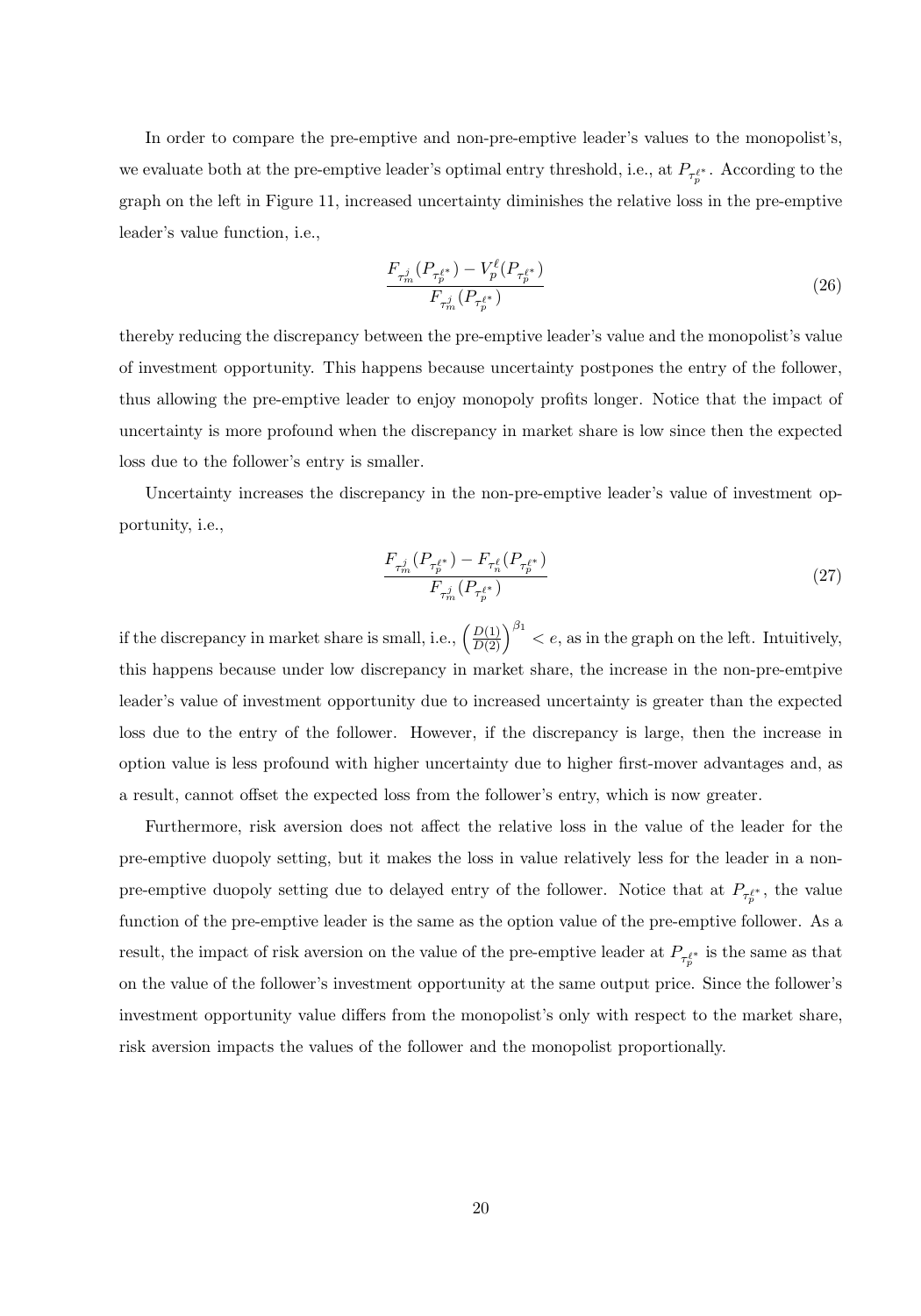

Figure 11: Relative loss in value of the pre-emptive and non-pre-emptive leader for  $D(1) = 1.5$ (left) and  $D(1) = 3$  (right)

The numerical results of Sections 5.1 and 5.2 are also illustrated in Table 1, under small  $(D(1)$  = 1.5) and large  $(D(1)′ = 3)$  discrepancy in market share. Notice that, as  $D(1)$  increases, the preemptive and non-pre-emptive leader's entry thresholds diminish as the first-mover advantages are higher, thereby increasing the incentive to invest.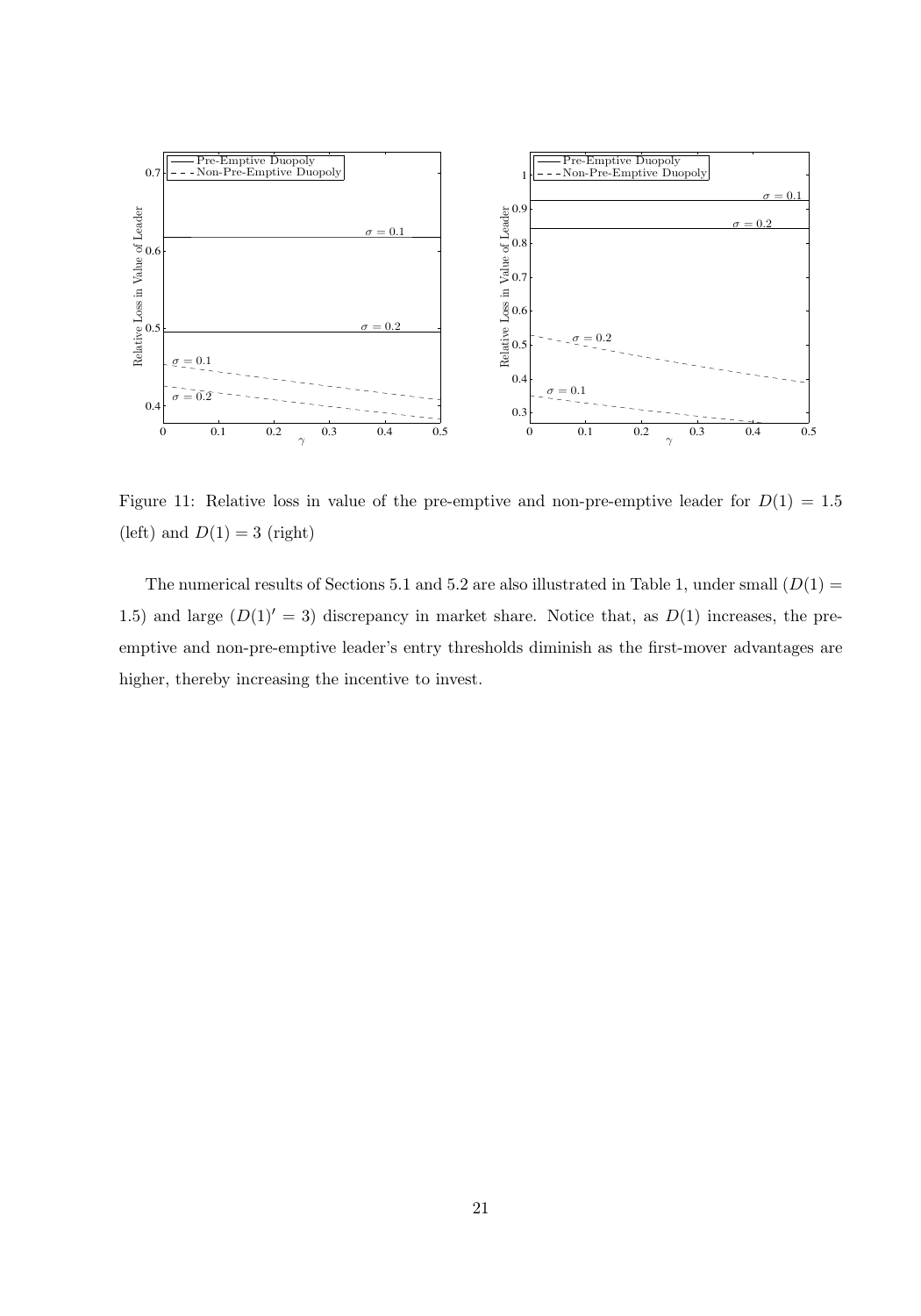|          |                  | Optimal Entry Thresholds               |            |                       |        |                                     | Relative Loss in Value of Leader |              |        |                 |  |
|----------|------------------|----------------------------------------|------------|-----------------------|--------|-------------------------------------|----------------------------------|--------------|--------|-----------------|--|
| $\sigma$ | $\gamma$         | $P_{\tau_m^{j^*}}=P_{\tau_n^{\ell^*}}$ |            | $P_{\tau_p^{\ell^*}}$ |        | $P_{\tau_n^{f^*}}=P_{\tau_p^{f^*}}$ |                                  | Pre-Emptive  |        | Non-Pre-Emptive |  |
|          |                  | D(1)                                   | D(1)'      | D(1)                  | D(1)'  | $D(2) = 1$                          | D(1)                             | $D(1)'$      | D(1)   | D(1)'           |  |
| 0.1      | $\boldsymbol{0}$ | 3.4574                                 | 1.7287     | 2.6450                | 1.1074 | 5.1861                              | 0.6178                           | $\,0.9262\,$ | 0.4533 | 0.3502          |  |
|          | 0.1              | 3.4683                                 | 1.7342     | 2.6600                | 1.1200 | 5.2025                              | 0.6178                           | 0.9262       | 0.4436 | 0.3284          |  |
|          | 0.2              | 3.4796                                 | 1.7398     | 2.6753                | 1.1325 | 5.2194                              | 0.6178                           | 0.9262       | 0.4342 | 0.3082          |  |
|          | $\rm 0.3$        | 3.4913                                 | 1.7457     | 2.6908                | 1.1449 | 5.2370                              | 0.6178                           | 0.9262       | 0.4251 | 0.2896          |  |
|          | 0.4              | 3.5034                                 | 1.7517     | 2.7066                | 1.1574 | 5.2552                              | 0.6178                           | 0.9262       | 0.4162 | 0.2723          |  |
|          | 0.5              | 3.5160                                 | 1.7580     | 2.7226                | 1.1698 | 5.2741                              | 0.6178                           | 0.9262       | 0.4075 | 0.2564          |  |
| 0.2      | $\boldsymbol{0}$ | 4.9149                                 | 2.4574     | 3.6171                | 1.3759 | 7.3723                              | 0.4952                           | 0.8431       | 0.4255 | 0.5290          |  |
|          | 0.1              | 4.9937                                 | 2.4968     | 3.6868                | 1.4157 | 7.4905                              | 0.4952                           | 0.8431       | 0.4165 | 0.4960          |  |
|          | $\rm 0.2$        | 5.0794                                 | 2.5397     | 3.7619                | 1.4576 | 7.6191                              | 0.4952                           | 0.8431       | 0.4076 | 0.4656          |  |
|          | 0.3              | 5.1729                                 | 2.5865     | 3.8430                | 1.5018 | 7.7594                              | 0.4952                           | 0.8431       | 0.3990 | 0.4374          |  |
|          | 0.4              | 5.2756                                 | 2.6378     | 3.9310                | 1.5489 | 7.9133                              | 0.4952                           | 0.8431       | 0.3907 | 0.4114          |  |
|          | 0.5              | 5.3887                                 | 2.6943     | 4.0272                | 1.5992 | 8.0830                              | 0.4952                           | 0.8431       | 0.3826 | 0.3872          |  |
| 0.3      | $\boldsymbol{0}$ | 6.8929                                 | 3.4465     | 4.9787                | 1.7887 | 10.3394                             | 0.4352                           | 0.7873       | 0.3979 | 0.5994          |  |
|          | 0.1              | 7.1400                                 | 3.5700     | 5.1755                | 1.8818 | 10.7100                             | 0.4352                           | 0.7873       | 0.3894 | 0.5621          |  |
|          | 0.2              | 7.4215                                 | 3.7108     | 5.3984                | 1.9853 | 11.1323                             | 0.4352                           | 0.7873       | 0.3811 | 0.5276          |  |
|          | 0.3              | 7.7455                                 | 3.8728     | 5.6533                | 2.1017 | 11.6183                             | 0.4352                           | 0.7873       | 0.3731 | 0.4957          |  |
|          | 0.4              | 8.1226                                 | 4.0613     | 5.9485                | 2.2342 | 12.1840                             | 0.4352                           | 0.7873       | 0.3653 | 0.4661          |  |
|          | 0.5              | 8.5674                                 | 4.2837     | 6.2948                | 2.3876 | 12.8511                             | 0.4352                           | 0.7873       | 0.3577 | 0.4388          |  |
| $0.4\,$  | $\overline{0}$   | 9.4347                                 | 4.7174     | 6.7449                | 2.3403 | 14.1521                             | 0.4022                           | 0.7520       | 0.3793 | 0.6295          |  |
|          | 0.1              | 9.9950                                 | 4.9975     | 7.1724                | 2.5227 | 14.9925                             | 0.4022                           | 0.7520       | 0.3712 | 0.5903          |  |
|          | $\rm 0.2$        | 10.6622                                | 5.3311     | 7.6795                | 2.7362 | 15.9933                             | 0.4022                           | 0.7520       | 0.3633 | 0.5541          |  |
|          | 0.3              | 11.4700                                | 5.7350     | 8.2912                | 2.9906 | 17.2049                             | 0.4022                           | $0.7520\,$   | 0.3557 | $0.5206\,$      |  |
|          | 0.4              | 12.4674                                | 6.2337     | 9.0442                | 3.3004 | 18.7011                             | 0.4022                           | 0.7520       | 0.3482 | 0.4896          |  |
|          | 0.5              | 13.7291                                | 6.8645     | 9.9940                | 3.6877 | 20.5936                             | 0.4022                           | 0.7520       | 0.3410 | 0.4609          |  |
| 0.5      | $\boldsymbol{0}$ | 12.5759                                | 6.2880     | 8.9354                | 3.0324 | 18.8639                             | 0.3825                           | 0.7292       | 0.3671 | 0.6440          |  |
|          | 0.1              | 13.6388                                | 6.8194     | 9.7284                | 3.3503 | 20.4582                             | 0.3825                           | 0.7292       | 0.3593 | 0.6039          |  |
|          | $\rm 0.2$        | 14.9567                                | 7.4784     | 10.7093               | 3.7399 | 22.4351                             | 0.3825                           | 0.7292       | 0.3517 | 0.5668          |  |
|          | 0.3              | 16.6299                                | $8.3149\,$ | 11.9519               | 4.2293 | 24.9448                             | 0.3825                           | 0.7292       | 0.3442 | 0.5325          |  |
|          | 0.4              | 18.8168                                | 9.4084     | 13.5732               | 4.8637 | 28.2252                             | 0.3825                           | 0.7292       | 0.3370 | 0.5008          |  |
|          | 0.5              | $21.7815\,$                            | 10.8908    | 15.7681               | 5.7179 | 32.6723                             | 0.3825                           | $0.7292\,$   | 0.3300 | 0.4715          |  |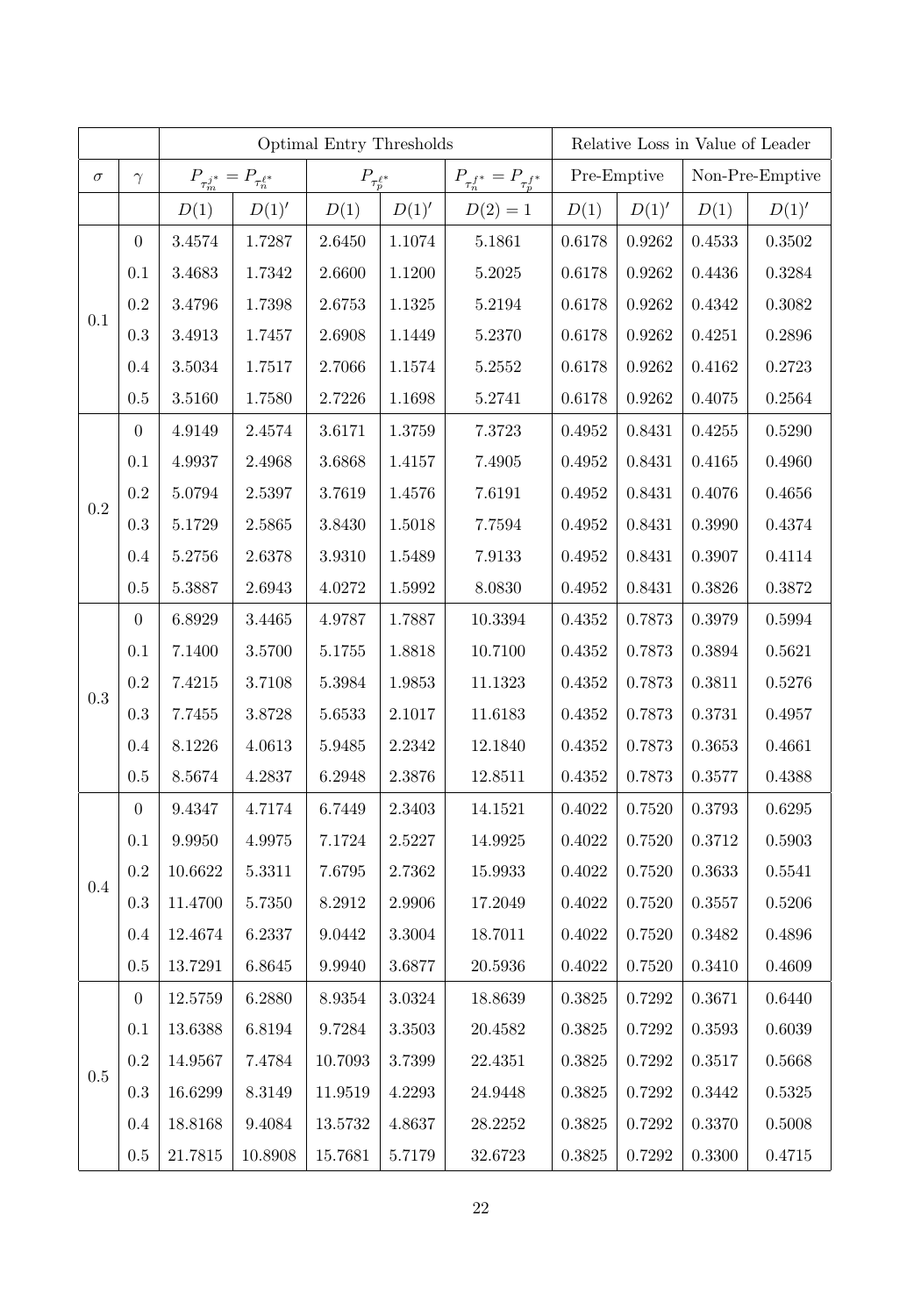### 6 Conclusions

In this paper, we develop a utility-based framework in order to examine the impact of risk aversion and uncertainty on the optimal investment timing decisions of a firm that faces competition. The analysis is motivated both by the increasing competition resulting from the deregulation of many sectors of the economy such as energy, telecommunications, transport, etc, and the fact that attitudes towards the risk arising from the potential entry of a rival may impact investment decisions of a firm. The combination of these two factors creates the need to incorporate risk aversion into the real options framework, in order to analyse strategic aspects of decision making under uncertainty.

We find that, under the fear of pre-emption, higher uncertainty reduces the relative loss in the value of the leader due to competition by delaying the entry of the follower. However, in the non-pre-emptive setting, the impact of uncertainty is ambiguous and depends on the discrepancy in market share. If the discrepancy is large, the non-pre-emptive leader's relative loss in value increases with uncertainty since then the impact of the follower's entry is more profound and offsets the increase in the leader's value of investment opportunity. By contrast, under low discrepancy in market share, higher uncertainty makes the non-pre-emptive leader better off as the increase in the value of investment opportunity is greater than the expected loss in value due to competition. Interestingly, the relative loss in the pre-emptive leader's value is not affected by risk aversion, while the non-pre-emptive leader becomes better off with greater risk aversion as it delays the entry of the follower.

This work considers the case where the two competing firms exhibit the same level of risk aversion and, as a result, a potential extension is to relax this assumption and assume different levels of risk aversion for each firm. Directions for future research may also include the application of a different stochastic process, i.e., arithmetic Brownian motion, or the study of other aspects of the real options literature, such as the time to built or capacity sizing, under the same framework.

## 7 Appendix

Proposition 4.1: Uncertainty and risk aversion increase the optimal investment threshold. **Proof:** See Propositions 4.2 and 4.3 in Chronopoulos *et al.* (2010).

Ē

**Proposition 4.2:** The value function of the pre-emptive leader is concave and its maximum value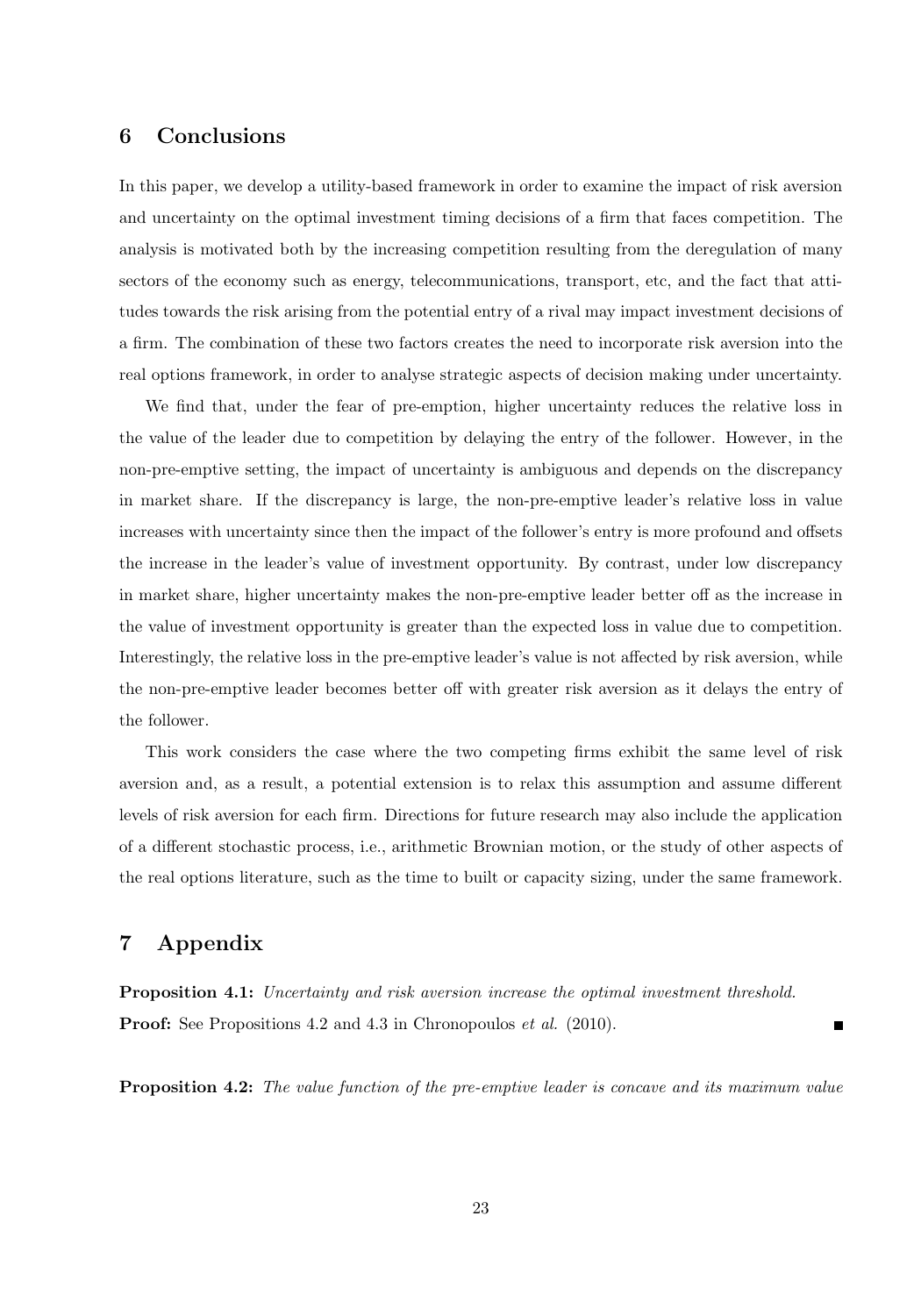is obtained prior to the entry of the pre-emptive follower provided that:

$$
D(2) < D(1) \left(\frac{\beta_1 + \gamma - 1}{\beta_1}\right)^{\frac{1}{1-\gamma}} \tag{28}
$$

Proof: The value of the pre-emtpive leader is:

$$
V_p^{\ell}(P_t) = \mathcal{A}U(P_tD(1)) - \frac{U(rK)}{\rho} + \left(\frac{P_t}{P_{\tau_p^{f*}}}\right)^{\beta_1} \mathcal{A}U(P_{\tau_p^{f*}}) \left[D(2)^{1-\gamma} - D(1)^{1-\gamma}\right] \tag{29}
$$

Differentiating (29) with respect to  $P_t$  we have:

$$
\frac{\partial V_p^{\ell}(P_t)}{\partial P_t} = \mathcal{A}D(1)^{1-\gamma}P_t^{-\gamma} + \beta_1 \left(\frac{P_t}{P_{\tau_p^{f*}}}\right)^{\beta_1} \frac{1}{P_t} \mathcal{A}U(P_{\tau_p^{f*}}) \left[D(2)^{1-\gamma} - D(1)^{1-\gamma}\right]
$$
(30)

Hence,

$$
\frac{\partial V_p^{\ell}(P_t)}{\partial P_t} = 0 \Rightarrow P_t = P_{\tau_p^{f^*}} \left\{ \frac{\beta_1}{1 - \gamma} \left[ 1 - \left( \frac{D(2)}{D(1)} \right)^{1 - \gamma} \right] \right\}^{\frac{1}{1 - \beta_1 - \gamma}} \tag{31}
$$

Notice that  $\frac{1}{1-\beta_1-\gamma} < 0$ . Hence, for (31) to be valid we must have:

$$
1 - \left(\frac{D(2)}{D(1)}\right)^{1-\gamma} > 0 \Leftrightarrow \left(\frac{D(2)}{D(1)}\right)^{1-\gamma} < 1 \Leftrightarrow D(2) < D(1) \tag{32}
$$

which is true. In order to show that the value of the pre-emptive leader obtains a maximum, we partially differentiate (30) with respect to  $P_t$ .

$$
\frac{\partial^2 V_p^{\ell}(P_t)}{\partial P_t^2} = \mathcal{A}D(1)^{1-\gamma}(-\gamma)P_t^{-\gamma-1} +\beta_1(\beta_1 - 1)P_t^{\beta_1 - 2} \left(\frac{1}{P_{\tau_p^{f*}}}\right)^{\beta_1} \mathcal{A}U(P_{\tau_p^{f*}}) \left[D(2)^{1-\gamma} - D(1)^{1-\gamma}\right] \tag{33}
$$

As both terms in (33) are negative, we have  $\frac{\partial^2 V_p^{\ell}(P_t)}{\partial P_t^2}$  $\frac{V_p^{\ell}(P_t)}{\partial P_t^2} < 0$  for all  $P_t \in \left[ P_{\tau_p^{\ell}}, P_{\tau_p^{\ell^*}} \right]$  . Finally, we will derive the condition under which the output price at which  $V_p^{\ell}(P_t)$  becomes maximised is lower than the optimal entry threshold of the follower:

$$
\left\{\frac{\beta_1}{1-\gamma}\left[1-\left(\frac{D(2)}{D(1)}\right)^{1-\gamma}\right]\right\}^{\frac{1}{\beta_1+\gamma-1}} > 1
$$
  
\n
$$
\Leftrightarrow \frac{\beta_1}{1-\gamma}\left[1-\left(\frac{D(2)}{D(1)}\right)^{1-\gamma}\right] > 1
$$
  
\n
$$
\Leftrightarrow 1-\left(\frac{D(2)}{D(1)}\right)^{1-\gamma} > \frac{1-\gamma}{\beta_1}
$$
  
\n
$$
\Leftrightarrow D(2) < \left(\frac{\beta_1+\gamma-1}{\beta_1}\right)^{\frac{1}{1-\gamma}}D(1)
$$
\n(34)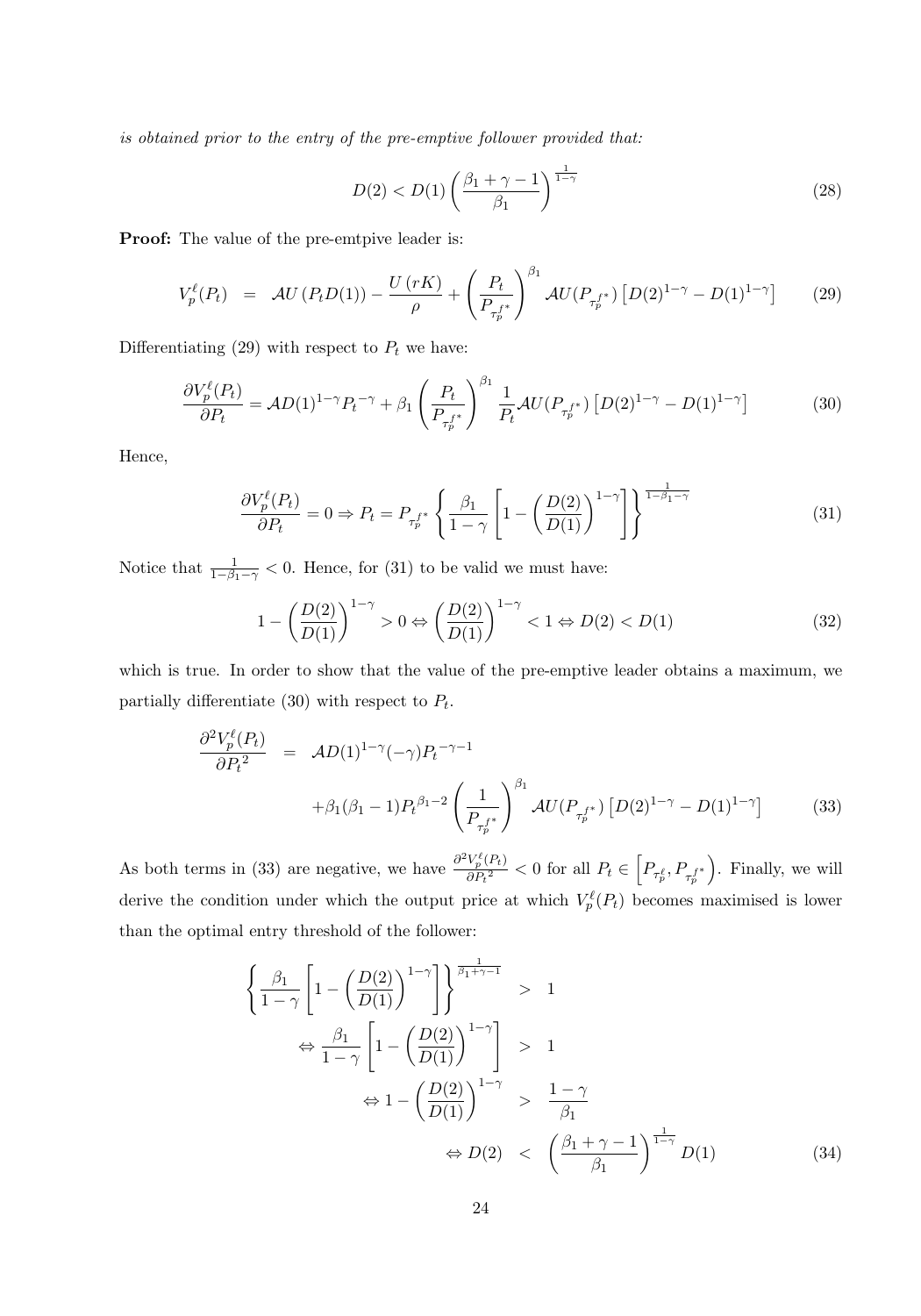Notice that  $\frac{\beta_1+\gamma-1}{\beta_1}$  < 1. This implies that in order for the value function of the pre-emptive leader to decrease prior to the entry of the follower, the discrepancy in market share must be significantly large. Е

**Proposition 4.3:** The pre-emptive leader's entry threshold is lower than that of the monopolist. **Proof:** First, notice that the follower's value of investment opportunity is:

$$
F_{\tau_p^f}(P_t) = \left(\frac{P_t}{P_{\tau_p^{f*}}}\right)^{\beta_1} V_p^f\left(P_{\tau_p^{f*}}\right)
$$
  
\n
$$
\Rightarrow \frac{\partial F_{\tau_p^f}(P_t)}{\partial P_t} = \beta_1 P_t^{\beta_1 - 1} \left(\frac{1}{P_{\tau_p^{f*}}}\right)^{\beta_1} V_p^f\left(P_{\tau_p^{f*}}\right) > 0, \ \forall P_t \in \left[P_{\tau_p^{\ell}}, P_{\tau_p^{f*}}\right)
$$
  
\n
$$
\Rightarrow \frac{\partial^2 F_{\tau_p^f}(P_t)}{\partial P_t^2} = \beta_1 (\beta_1 - 1) P_t^{\beta_1 - 2} \left(\frac{1}{P_{\tau_p^{f*}}}\right)^{\beta_1} V_p^f\left(P_{\tau_p^{f*}}\right) > 0, \ \forall P_t \in \left[P_{\tau_p^{\ell}}, P_{\tau_p^{f*}}\right)
$$
(35)

Thus, the value of the follower's investment opportunity is convex and strictly increasing from zero. Second, from Proposition 4.2, we know that the pre-emptive leader's value function is strictly concave in  $P_t$  starting from a negative value. Consequently, for  $P_t < P_{\tau_p^{f^*}}$  the two value functions intersect at most once. In order to show that the pre-emptive leader's entry threshold is lower than that of the monopolist, we will evaluate the pre-emptive leader's value and the pre-emptive follower's value of investment opportunity at the monopolist's entry threshold. The objective is to prove that at the monopolist's optimal entry threshold, the value of the pre-emptive leader is greater than the value of the pre-emptive follower's investment opportunity, i.e.,

$$
\mathcal{A}U\left(P_{\tau_m^{j*}}D(1)\right) - \frac{U\left(rK\right)}{\rho} + \left(\frac{P_{\tau_m^{j*}}}{P_{\tau_p^{f*}}}\right)^{\beta_1} \left[\mathcal{A}U\left(P_{\tau_p^{f*}}D(2)\right) - \mathcal{A}U\left(P_{\tau_p^{f*}}D(1)\right)\right] > \left(\frac{P_{\tau_m^{j*}}}{P_{\tau_p^{f*}}}\right)^{\beta_1} \left[\mathcal{A}U\left(P_{\tau_p^{f*}}D(2)\right) - \frac{U(rK)}{\rho}\right] \tag{36}
$$

Substituting for  $P_{\tau_{m}^{j^*}}$  and  $P_{\tau_{p}^{f^*}}$  we have:

⇒

$$
\frac{\beta_1 \beta_2}{\rho(\beta_1 + \gamma - 1)(\beta_2 + \gamma - 1)} \left(\frac{rK}{D(1)}\right)^{1-\gamma} \left(\frac{\beta_2 + \gamma - 1}{\beta_2}\right) \frac{D(1)^{1-\gamma}}{1-\gamma} - \frac{(rK)^{1-\gamma}}{\rho(1-\gamma)} \n+ \left(\frac{D(2)}{D(1)}\right)^{\beta_1} \frac{\beta_1 \beta_2}{\rho(\beta_1 + \gamma - 1)(\beta_2 + \gamma - 1)} \left(\frac{rK}{D(2)}\right)^{1-\gamma} \left(\frac{\beta_2 + \gamma - 1}{\beta_2}\right) \left[\frac{D(2)^{1-\gamma}}{1-\gamma} - \frac{D(1)^{1-\gamma}}{1-\gamma}\right] > \n\left(\frac{D(2)}{D(1)}\right)^{\beta_1} \left[\frac{\beta_1 \beta_2}{\rho(\beta_1 + \gamma - 1)(\beta_2 + \gamma - 1)} \left(\frac{rK}{D(2)}\right)^{1-\gamma} \left(\frac{\beta_2 + \gamma - 1}{\beta_2}\right) \frac{D(2)^{1-\gamma}}{1-\gamma} - \frac{(rK)^{1-\gamma}}{\rho(1-\gamma)}\right] \n\Leftrightarrow 1 - \gamma + \beta_1 \left(\frac{D(2)}{D(1)}\right)^{\beta_1} \left[1 - \left(\frac{D(1)}{D(2)}\right)^{1-\gamma}\right] > \left(\frac{D(2)}{D(1)}\right)^{\beta_1} (1-\gamma) \n\Leftrightarrow (1 - \gamma) \left(\frac{D(1)}{D(2)}\right)^{\beta_1} - \beta_1 \left(\frac{D(1)}{D(2)}\right)^{1-\gamma} > 1 - \beta_1 - \gamma
$$
\n(37)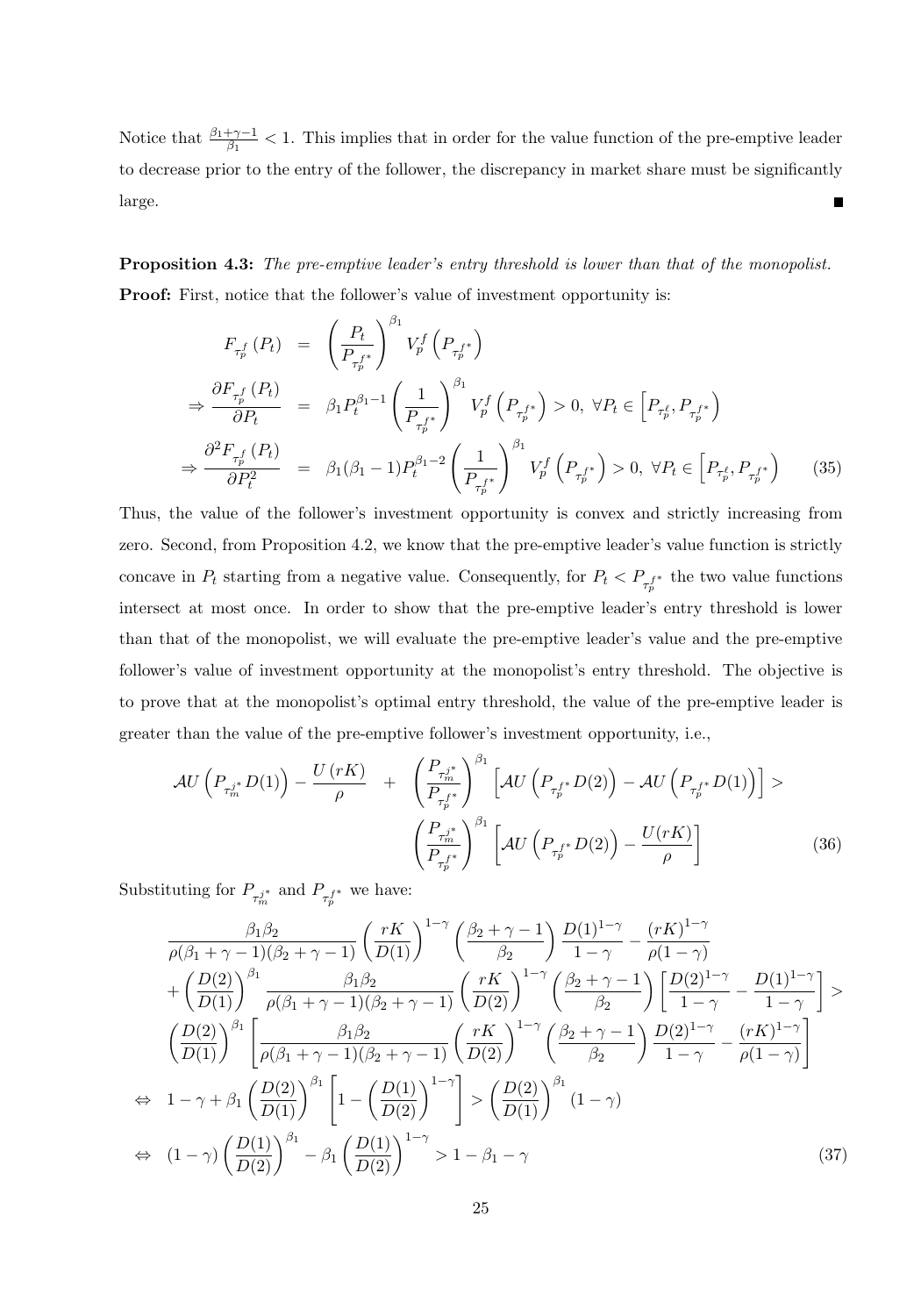The last inequality can be written as follows:

$$
b - a + ax^b - bx^a > 0 \tag{38}
$$

where  $a = 1 - \gamma < 1, b = \beta_1 > 1$ , and  $x = \left(\frac{D(1)}{D(2)}\right)$  $D(2)$  $\big) > 1.$  Since  $b - a = \beta_1 + \gamma - 1 > 0$ , in order to show (38), we need to show that  $ax^b - bx^a > 0$ . For this reason, let:

$$
f(x) = ax^b - bx^a \tag{39}
$$

Notice that:

$$
f'(x) = ab\left(x^{b-1} - x^{a-1}\right)
$$
\n(40)

Since  $b > a \Rightarrow f'(x) > 0$ . Notice also that:

$$
f''(x) = ab\left((b-1)x^{b-2} - (a-1)x^{a-2}\right) > 0\tag{41}
$$

which implies that  $f(x)$  is increasing and convex. Also:

$$
f'(x) = 0 \Rightarrow x = 1 \quad and \quad f(1) = 0 \tag{42}
$$

As a result, the minimum value of  $f(x)$  is at  $x = 1$  and is equal to  $f(1) = 0$ . Thus,

$$
f(x) > f(1) = 0 \Rightarrow ax^b - bx^a > 0, \quad \forall x > 1
$$
\n
$$
(43)
$$

Therefore, at the entry threshold of the monopolist, the value function of the pre-emptive leader is greater than the follower's value of investment opportunity. Notice also that:

$$
P_t \to 0 \Rightarrow V_p^{\ell}(P_t) < F_{\tau_p^f}(P_t) \tag{44}
$$

Since, according to Proposition 4.2, the maximum that the value of the pre-emptive leader can obtain in  $\left[P_{\tau_p^{\ell}},P_{\tau_p^{f^*}}\right]$ is global, this implies that,  $\forall P_t : P_t < P_{\tau_m^{j^*}}$ ,  $\exists$  at most one price  $P_{\tau_p^{\ell^*}} : F_{\tau_p^f} = V_p^{\ell}$ . Hence, from (43) and (44), we conclude that  $P_{\tau_p^{e^*}} < P_{\tau_m^{j^*}}$ .

Proposition 4.4: The loss in the pre-emptive leader's value relative to the monopolist's value of investment opportunity at the pre-emptive leader's optimal entry threshold price is unaffected by risk aversion.

**Proof:** In order to show that the relative loss in value is unaffected by risk aversion, we consider the following ratio:

$$
\frac{V_p^{\ell}\left(P_{\tau_p^{e*}}\right)}{F_{\tau_m^j}\left(P_{\tau_p^{e*}}\right)}
$$
\n
$$
\tag{45}
$$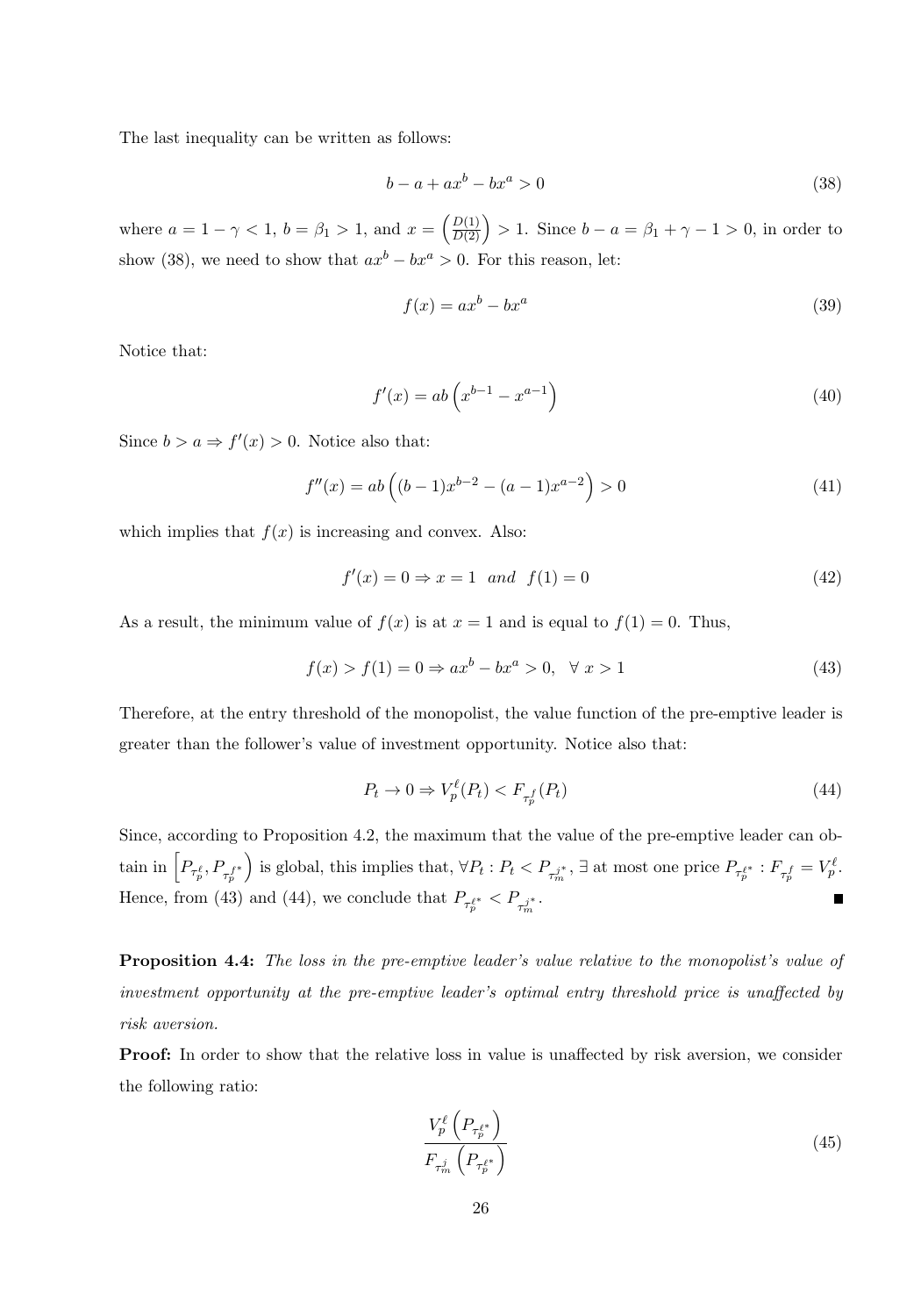Notice that  $F_{\tau_m^j}(\cdot)$  is given by (11), which we re-write here for  $P_0 = P_{\tau_p^{\ell^*}}$ :

$$
F_{\tau_m^j} \left( P_{\tau_p^{\ell^*}} \right) = \left( \frac{P_{\tau_p^{\ell^*}}}{P_{\tau_m^j}^*} \right)^{\beta_1} \left[ \mathcal{A} U \left( P_{\tau_m^j^*} D(1) \right) - \frac{U \left( rK \right)}{\rho} \right] \tag{46}
$$

Similarly, the expression for  $V_p^{\ell}(\cdot)$  evaluated at  $P_{\tau_p^{\ell^*}}$  is given by:

$$
V_p^{\ell}\left(P_{\tau_p^{\ell^*}}\right) = \mathcal{A}U\left(P_{\tau_p^{\ell^*}}D(1)\right) - \frac{U\left(rK\right)}{\rho} + \left(\frac{P_{\tau_p^{\ell^*}}}{P_{\tau_p^{\ell^*}}}\right)^{\beta_1} \mathcal{A}U\left(P_{\tau_p^{\ell^*}}\right)\left(D(2)^{1-\gamma} - D(1)^{1-\gamma}\right) \tag{47}
$$

Notice also that for  $P_{\tau_p^{\ell^*}}$ , the equality  $V_p^{\ell}(P_{\tau_p^{\ell^*}}) = F_{\tau_p^f}(P_{\tau_p^{\ell^*}})$  holds, i.e.:

$$
\mathcal{A}U\left(P_{\tau_p^{\ell^*}}D(1)\right) - \frac{U\left(rK\right)}{\rho} + \left(\frac{P_{\tau_p^{\ell^*}}}{P_{\tau_p^{\ell^*}}}\right)^{\beta_1} \mathcal{A}U\left(P_{\tau_p^{\ell^*}}\right)\left(D(2)^{1-\gamma} - D(1)^{1-\gamma}\right) = \left(\frac{P_{\tau_p^{\ell^*}}}{P_{\tau_p^{\ell^*}}}\right)^{\beta_1} \left[\mathcal{A}U\left(P_{\tau_p^{\ell^*}}D(2)\right) - \frac{U(rK)}{\rho}\right] \tag{48}
$$

Substituting the expressions for  $P_{\tau_p^{\ell^*}}$  and  $P_{\tau_m^{j^*}}$  from (15) and (17) into (46) and (48), respectively, we have:

$$
F_{\tau_m^j} \left( P_{\tau_p^{\ell^*}} \right) = \left( \frac{P_{\tau_p^{\ell^*}}}{P_{\tau_m^j}} \right)^{\beta_1} \left[ \frac{1 - \gamma}{\beta_1 + \gamma - 1} \right] \frac{U \left( rK \right)}{\rho} \tag{49}
$$

and

$$
V_p^{\ell}\left(P_{\tau_p^{\ell^*}}\right) = \left(\frac{P_{\tau_p^{\ell^*}}}{P_{\tau_p^{\ell^*}}}\right)^{\beta_1} \left[\frac{1-\gamma}{\beta_1+\gamma-1}\right] \frac{U\left(rK\right)}{\rho} \tag{50}
$$

By cancelling the  $P_{\tau_p^{\ell^*}}$  term and substituting for  $P_{\tau_m^{j^*}}$  and  $P_{\tau_p^{f^*}}$ , we have:

$$
\frac{V_p^{\ell}\left(P_{\tau_p^{\ell^*}}\right)}{F_{\tau_m^j}\left(P_{\tau_p^{\ell^*}}\right)} = \left(\frac{D(2)}{D(1)}\right)^{\beta_1} \tag{51}
$$

As a result, the relative loss in the value of the pre-emptive leader is constant and, for this reason, is unaffected by risk aversion.  $\blacksquare$ 

Proposition 4.5: The relative discrepancy between the value of the pre-emptive leader and the monopolist at the pre-emptive leader's optimal entry threshold price diminishes with increasing uncertainty.

Proof: According to  $(51)$ , the relative value of the pre-emptive leader compared to that of a monopolist is:

$$
\frac{V_p^{\ell}\left(P_{\tau_p^{\ell^*}}\right)}{F_{\tau_m^j}\left(P_{\tau_p^{\ell^*}}\right)} = \frac{V_p^{\ell}\left(P_{\tau_p^{\ell^*}}\right)}{F_{\tau_m^j}\left(P_{\tau_p^{\ell^*}}\right)} = \left(\frac{D(2)}{D(1)}\right)^{\beta_1}
$$
\n(52)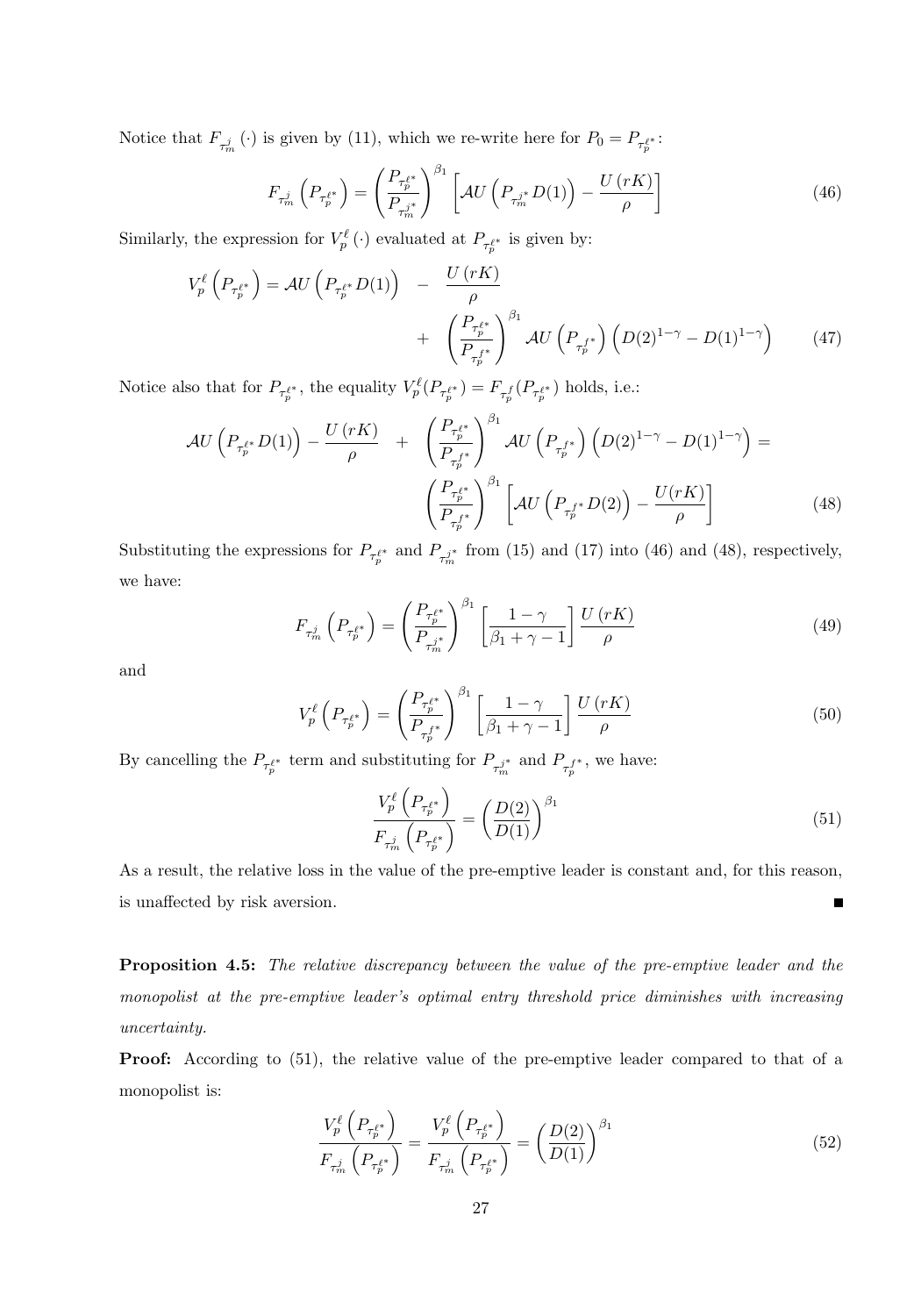Partially differentiating (52) with respect to  $\sigma$ , we have:

$$
\frac{\partial}{\partial \sigma} \left\{ \left( \frac{D(2)}{D(1)} \right)^{\beta_1} \right\} = \left( \frac{D(2)}{D(1)} \right)^{\beta_1} \ln \left( \frac{D(2)}{D(1)} \right) \frac{\partial \beta_1}{\partial \sigma} \tag{53}
$$

Notice that since  $\frac{\partial \beta_1}{\partial \sigma} < 0$  and  $\ln \left( \frac{D(2)}{D(1)} \right)$  $D(1)$  $\Big) < 0$ , we have:

$$
\frac{\partial}{\partial \sigma} \left[ \frac{V_p^{\ell} \left( P_{\tau_p^{\ell^*}} \right)}{F_{\tau_m^j} \left( P_{\tau_p^{\ell^*}} \right)} \right] > 0 \tag{54}
$$

This implies that with increasing uncertainty, the loss in the value of the pre-emptive leader relative to the monopolist's diminishes.

**Proposition 4.6:** The optimal entry threshold of the non-pre-emptive leader is the same as that of the monopolist.

**Proof:** Given the initial output price,  $P_0$ , and assuming that the follower has chosen the optimal policy, the non-pre-emptive leader's entry problem is described by (55):

$$
F_{\tau_n^{\ell}}(P_0) = \max_{P_{\tau_n^{\ell}} \ge P_0} \left\{ \left( \frac{P_0}{P_{\tau_n^{\ell}}} \right)^{\beta_1} \left[ \mathcal{A}U\left(P_{\tau_n^{\ell}}D(1)\right) - \frac{U(rK)}{\rho} + \left( \frac{P_{\tau_n^{\ell}}}{P_{\tau_n^{\ell}}} \right)^{\beta_1} \left[ \mathcal{A}U\left(P_{\tau_n^{\ell}}\right) \left(D(2)^{1-\gamma} - D(1)^{1-\gamma}\right) \right] \right\} \tag{55}
$$

Partially differentiating (55) with respect to  $P_{\tau_n^{\ell}}$  yields:

$$
\frac{\partial F_{\tau_n^{\ell}}}{\partial P_{\tau_n^{\ell}}} = \beta_1 \left( \frac{P_0}{P_{\tau_n^{\ell}}} \right)^{\beta_1} \left( -\frac{1}{P_{\tau_n^{\ell}}} \right) \left[ \mathcal{A} U \left( P_{\tau_n^{\ell}} D(1) \right) - \frac{U(rK)}{\rho} \right] + \n+ \left( \frac{P_0}{P_{\tau_n^{\ell}}} \right)^{\beta_1} \mathcal{A} D(1)^{1-\gamma} P_{\tau_n^{\ell}}^{-\gamma} \n+ \beta_1 \left( \frac{P_0}{P_{\tau_n^{\ell}}} \right)^{\beta_1} \left( -\frac{1}{P_{\tau_n^{\ell}}} \right) \left( \frac{P_{\tau_n^{\ell}}}{P_{\tau_n^{\ell}}} \right)^{\beta_1} \left[ \mathcal{A} U \left( P_{\tau_n^{\ell}} \right) \left( D(2)^{1-\gamma} - D(1)^{1-\gamma} \right) \right] \n+ \beta_1 \left( \frac{P_0}{P_{\tau_n^{\ell}}} \right)^{\beta_1} \left( \frac{P_{\tau_n^{\ell}}}{P_{\tau_n^{\ell}}} \right)^{\beta_1} \left( \frac{1}{P_{\tau_n^{\ell}}} \right) \left[ \mathcal{A} U \left( P_{\tau_n^{\ell}} \right) \left( D(2)^{1-\gamma} - D(1)^{1-\gamma} \right) \right] \tag{56}
$$

Rearranging (56) in order to equate the marginal benefit of delaying investment to the marginal cost yields (57). The first term on the left-hand side of (57) corresponds to the reduction in marginal cost due to saved investment cost, while the second term is the marginal benefit from starting the project at a higher output price. The third term reflects the marginal benefit from delaying investment, which postpones the entry of the follower. The first term on the right-hand side of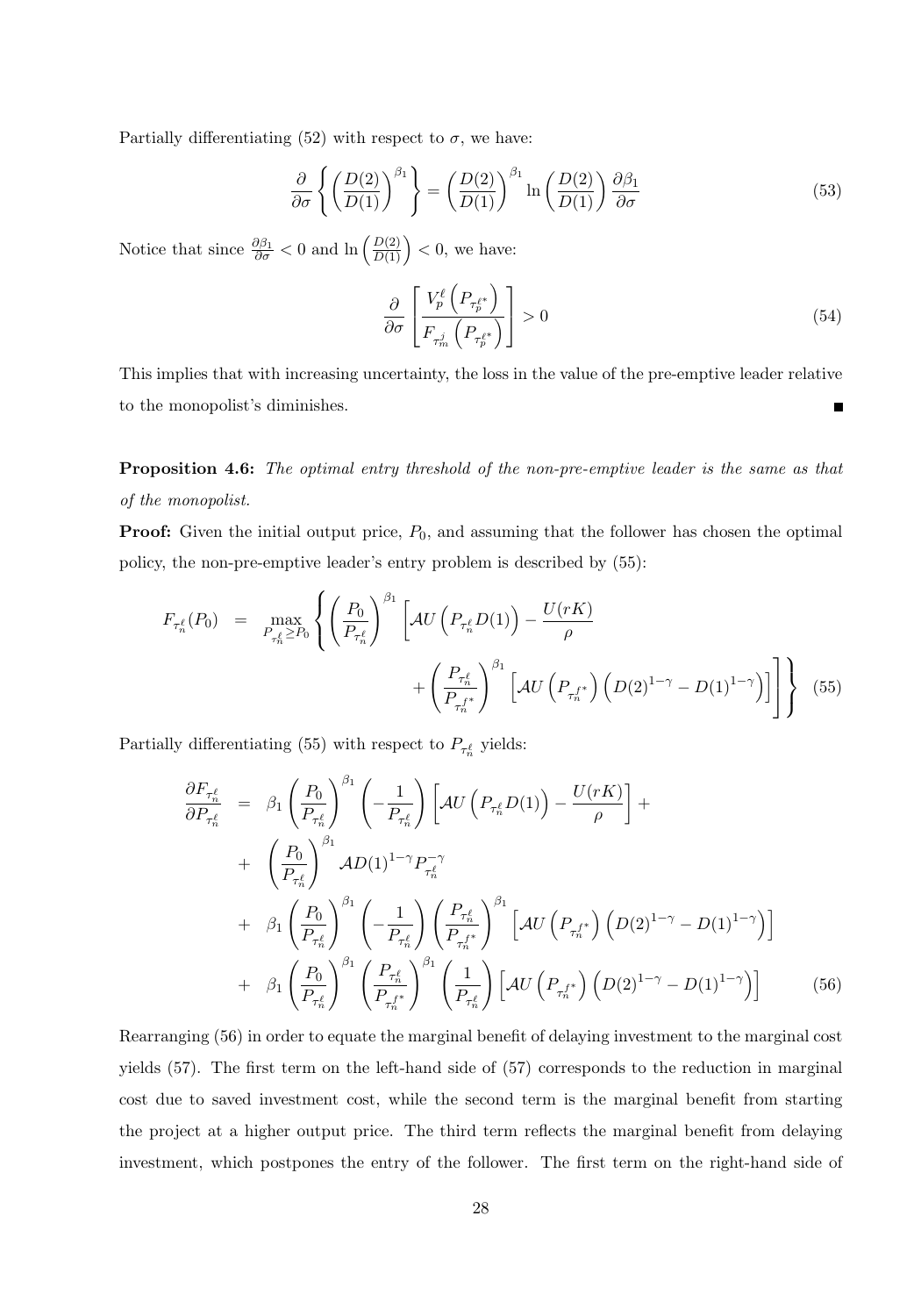(57) corresponds to the marginal cost of forgone cash flows due to postponed investment, while the second term reflect the marginal cost from enjoying monopoly profits for less time.

$$
\beta_{1} \left(\frac{P_{0}}{P_{\tau_{n}^{\ell}}}\right)^{\beta_{1}} \left(\frac{1}{P_{\tau_{n}^{\ell}}}\right) \frac{U(rK)}{\rho} + \left(\frac{P_{0}}{P_{\tau_{n}^{\ell}}}\right)^{\beta_{1}} AD(1)^{1-\gamma} P_{\tau_{n}^{\ell}}^{-\gamma} +
$$
\n
$$
\beta_{1} \left(\frac{P_{0}}{P_{\tau_{n}^{\ell}}}\right)^{\beta_{1}} \left(-\frac{1}{P_{\tau_{n}^{\ell}}}\right) \left(\frac{P_{\tau_{n}^{\ell}}}{P_{\tau_{n}^{\ell}}}\right)^{\beta_{1}} \left[AU\left(P_{\tau_{n}^{\ell}}\right)\left(D(2)^{1-\gamma} - D(1)^{1-\gamma}\right)\right]
$$
\n
$$
= \beta_{1} \left(\frac{P_{0}}{P_{\tau_{n}^{\ell}}}\right)^{\beta_{1}} \left(\frac{1}{P_{\tau_{n}^{\ell}}}\right) AU\left(P_{\tau_{n}^{\ell}} D(1)\right) -
$$
\n
$$
\beta_{1} \left(\frac{P_{0}}{P_{\tau_{n}^{\ell}}}\right)^{\beta_{1}} \left(\frac{P_{\tau_{n}^{\ell}}}{P_{\tau_{n}^{\ell}}}\right)^{\beta_{1}} \left(\frac{1}{P_{\tau_{n}^{\ell}}}\right) \left[AU\left(P_{\tau_{n}^{\ell}}\right)\left(D(2)^{1-\gamma} - D(1)^{1-\gamma}\right)\right] \tag{57}
$$

Notice that the marginal benefit from postponing investment cancels with the marginal cost from enjoying monopoly profits for less time, and, thus, we obtain (58):

$$
\frac{\partial F_{\tau_n^{\ell}}}{\partial P_{\tau_n^{\ell}}} = 0 \Leftrightarrow \beta_1 \left(\frac{P_0}{P_{\tau_n^{\ell}}}\right)^{\beta_1} \left(-\frac{1}{P_{\tau_n^{\ell}}}\right) \left[\mathcal{A}U\left(P_{\tau_n^{\ell}}D(1)\right) - \frac{U(rK)}{\rho}\right] + \left(\frac{P_0}{P_{\tau_n^{\ell}}}\right)^{\beta_1} \mathcal{A}D(1)^{1-\gamma} P_{\tau_n^{\ell}}^{-\gamma} = 0
$$
\n
$$
\Leftrightarrow P_{\tau_n^{\ell^*}} = \frac{rK}{D(1)} \left(\frac{\beta_2 + \gamma - 1}{\beta_2}\right)^{\frac{1}{1-\gamma}} \tag{58}
$$

From (58), we see that the optimal investment threshold for the non-pre-emptive leader is the same as the monopolist's.  $\blacksquare$ 

Proposition 4.7: The loss in the value of the investment opportunity for the non-pre-emptive leader relative to that of a monopolist at the pre-emptive leader's optimal entry threshold price decreases with risk aversion.

Proof: The relative loss in the non-pre-emptive leader's value is:

$$
\frac{F_{\tau_m^j} \left( P_{\tau_p^{\ell^*}} \right) - F_{\tau_n^{\ell}} \left( P_{\tau_p^{\ell^*}} \right)}{F_{\tau_m^j} \left( P_{\tau_p^{\ell^*}} \right)} = 1 - \frac{F_{\tau_n^{\ell}} \left( P_{\tau_p^{\ell^*}} \right)}{F_{\tau_m^j} \left( P_{\tau_p^{\ell^*}} \right)} \tag{59}
$$

Recall that prior to investment, the non-pre-emptive leader's value of investment opportunity at  $P_{\tau_p^{\ell^*}}$  is:

$$
F_{\tau_n^{\ell}}\left(P_{\tau_p^{\ell^*}}\right) = \left(\frac{P_{\tau_p^{\ell^*}}}{P_{\tau_n^{\ell^*}}}\right)^{\beta_1} \left[\mathcal{A}U\left(P_{\tau_n^{\ell^*}}D(1)\right) - \frac{U(rK)}{\rho} + \left(\frac{P_{\tau_n^{\ell^*}}}{P_{\tau_n^{\ell^*}}}\right)^{\beta_1} \left[\mathcal{A}\frac{P_{\tau_n^{\ell^*}}}{1-\gamma}\left(D(2)^{1-\gamma} - D(1)^{1-\gamma}\right)\right]\right]
$$
(60)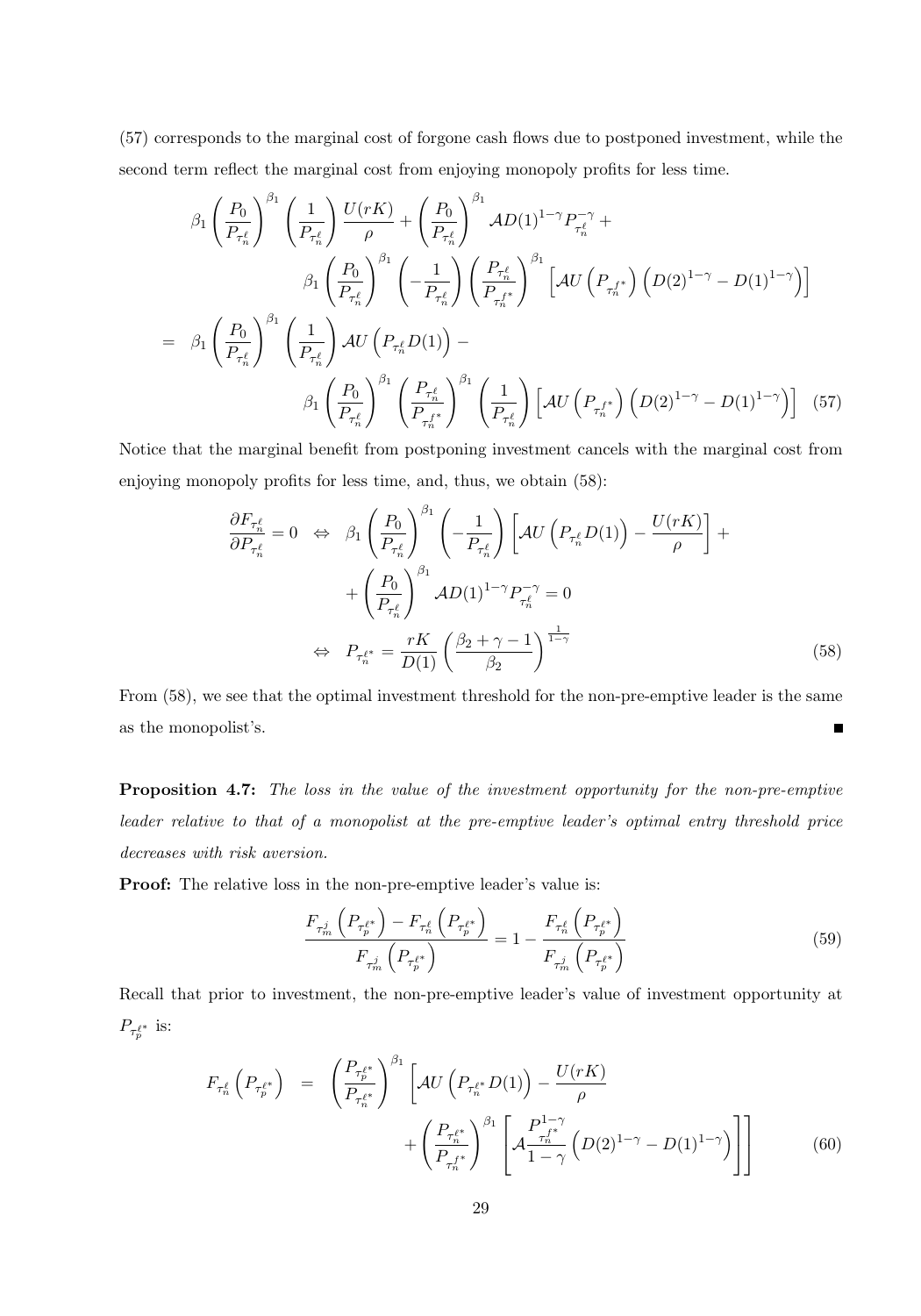Notice that the expression of the monopolist's value of investment opportunity,  $F_{\tau^j_m}(\cdot)$ , evaluated at  $P_{\tau_p^{\ell^*}}$  is given by (61):

$$
F_{\tau_m^j} \left( P_{\tau_p^{\ell^*}} \right) = \left( \frac{P_{\tau_p^{\ell^*}}}{P_{\tau_m^j}^*} \right)^{\beta_1} \left[ \mathcal{A} U \left( P_{\tau_m^j} \mathcal{D}(1) \right) - \frac{U \left( rK \right)}{\rho} \right] \tag{61}
$$

Hence,

$$
1 - \frac{F_{\tau_n^{\ell}}\left(P_{\tau_p^{\ell^*}}\right)}{F_{\tau_m^j}\left(P_{\tau_p^{\ell^*}}\right)} = -\frac{\left(\frac{P_{\tau_p^{\ell^*}}}{P_{\tau_n^{\ell^*}}}\right)^{\beta_1}\left(\frac{P_{\tau_n^{\ell^*}}}{P_{\tau_n^{\ell^*}}}\right)^{\beta_1}\left[\mathcal{A}\left(P_{\tau_n^{\ell^*}}D(1)\right)^{1-\gamma}-D(1)^{1-\gamma}\right]\right]}{\left(\frac{P_{\tau_p^{\ell^*}}}{P_{\tau_m^*}}\right)^{\beta_1}\left[\mathcal{A}\left(P_{\tau_m^{\ell^*}}D(1)\right)^{1-\gamma}-\frac{(rK)^{1-\gamma}}{\rho}\right]}
$$

$$
= \left(\frac{D(2)}{D(1)}\right)^{\beta_1}\frac{\mathcal{A}\left(\frac{rK}{D(2)}\right)^{1-\gamma}\left(\frac{\beta_2+\gamma-1}{\beta_2}\right)\left(D(1)^{1-\gamma}-D(2)^{1-\gamma}\right)}{\mathcal{A}\left(\frac{rK}{D(1)}\right)^{1-\gamma}\left(\frac{\beta_2+\gamma-1}{\beta_2}\right)D(1)^{1-\gamma}-\frac{(rK)^{1-\gamma}}{\rho}}
$$

$$
= \left(\frac{D(2)}{D(1)}\right)^{\beta_1}\frac{\beta_1}{1-\gamma}\left[\left(\frac{D(1)}{D(2)}\right)^{1-\gamma}-1\right] \tag{62}
$$

Partially differentiating (59) with respect to  $\gamma$  yields:

$$
\frac{\partial}{\partial \gamma} \left[ 1 - \frac{F_{\tau_n^{\ell}} \left( P_{\tau_p^{\ell^*}} \right)}{F_{\tau_m^j} \left( P_{\tau_n^{\ell^*}} \right)} \right] = \left( \frac{D(2)}{D(1)} \right)^{\beta_1} \frac{\beta_1}{1 - \gamma} \left\{ \frac{\left( \frac{D(1)}{D(2)} \right)^{1 - \gamma} - 1}{1 - \gamma} - \left( \frac{D(1)}{D(2)} \right)^{1 - \gamma} \ln \frac{D(1)}{D(2)} \right\} \tag{63}
$$

According to (63),

$$
\frac{\partial}{\partial \gamma} \left[ 1 - \frac{F_{\tau_n^{\ell}} \left( P_{\tau_n^{\ell^*}} \right)}{F_{\tau_m^j} \left( P_{\tau_n^{\ell^*}} \right)} \right] \le 0 \quad \Leftrightarrow \quad \frac{\left( \frac{D(1)}{D(2)} \right)^{1-\gamma} - 1}{1-\gamma} - \left( \frac{D(1)}{D(2)} \right)^{1-\gamma} \ln \frac{D(1)}{D(2)} \le 0
$$
\n
$$
\Leftrightarrow \quad \left( \frac{D(1)}{D(2)} \right)^{1-\gamma} - 1 - \left( \frac{D(1)}{D(2)} \right)^{1-\gamma} \ln \left( \frac{D(1)}{D(2)} \right)^{1-\gamma} \le 0 \quad (64)
$$

Setting  $x = \left(\frac{D(1)}{D(2)}\right)$  $D(2)$  $1^{-\gamma} > 0$  we have:

$$
x - 1 - x \ln x \le 0 \iff x(1 - \ln x) \le 1
$$
  
\n
$$
\iff 1 - \ln x \le \frac{1}{x}
$$
  
\n
$$
\iff 1 + \ln \frac{1}{x} \le \frac{1}{x}
$$
  
\n
$$
\iff -\ln \frac{1}{x} \ge 1 - \frac{1}{x}
$$
 (65)

Setting  $\frac{1}{x} = y$  we have:

$$
-\ln y \ge 1 - y \Leftrightarrow \ln y \le y - 1 \tag{66}
$$

 $\blacksquare$ 

which is true.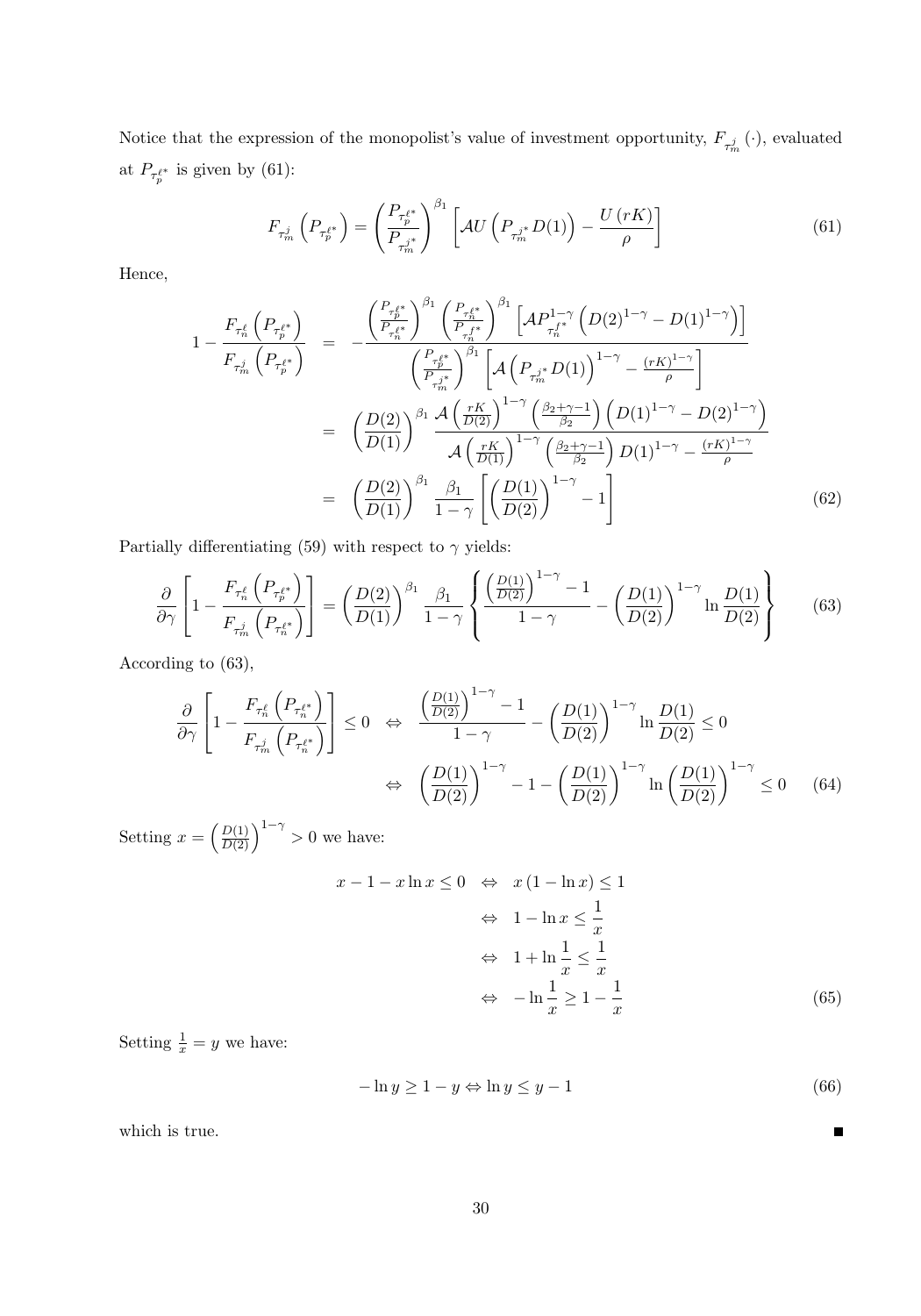Proposition 4.8: The discrepancy between the non-pre-emptive leader's value of investment opportunity and the monopolist's at the pre-emptive leader's optimal entry threshold price increases with uncertainty if:

$$
\left(\frac{D(1)}{D(2)}\right)^{\beta_1} > e
$$

**Proof:** According to (62), the relative loss in option value of the non-pre-emptive leader is:

$$
1 - \frac{F_{\tau_n^{\ell}}\left(P_{\tau_p^{\ell^*}}\right)}{F_{\tau_m^j}\left(P_{\tau_p^{\ell^*}}\right)} = \left(\frac{D(2)}{D(1)}\right)^{\beta_1} \frac{\beta_1}{1-\gamma} \left[\left(\frac{D(1)}{D(2)}\right)^{1-\gamma} - 1\right]
$$
(67)

Partially differentiating with respect to  $\sigma$  we have:

$$
\frac{\partial}{\partial \sigma} \left[ 1 - \frac{F_{\tau_n^{\ell}} \left( P_{\tau_p^{\ell^*}} \right)}{F_{\tau_m^j} \left( P_{\tau_p^{\ell^*}} \right)} \right] = \left[ \left( \frac{D(1)}{D(2)} \right)^{1-\gamma} - 1 \right] \left( \frac{D(2)}{D(1)} \right)^{\beta_1} \left\{ \frac{\frac{\partial \beta_1}{\partial \sigma}}{1-\gamma} + \frac{\partial \beta_1}{\partial \sigma} \ln \left( \frac{D(2)}{D(1)} \right) \frac{\beta_1}{1-\gamma} \right\} \tag{68}
$$

Hence,

$$
\frac{\partial}{\partial \sigma} \left[ 1 - \frac{F_{\tau_n^{\ell}} \left( P_{\tau_p^{\ell^*}} \right)}{F_{\tau_m^j} \left( P_{\tau_p^{\ell^*}} \right)} \right] > 0 \quad \Leftrightarrow \quad \frac{\frac{\partial \beta_1}{\partial \sigma}}{1 - \gamma} + \frac{\partial \beta_1}{\partial \sigma} \ln \frac{D(2)}{D(1)} \frac{\beta_1}{1 - \gamma} > 0
$$
\n
$$
\Leftrightarrow \ln \left( \frac{D(2)}{D(1)} \right)^{\beta_1} < -1
$$
\n
$$
\Leftrightarrow \left( \frac{D(2)}{D(1)} \right)^{\beta_1} < e^{-1}
$$
\n
$$
\Leftrightarrow \left( \frac{D(1)}{D(2)} \right)^{\beta_1} > e \tag{69}
$$

П

### References

- [1] Chronopoulos, M, B De Reyck, and A Siddiqui (2011), "Optimal Investment under Operational Flexibility, Risk Aversion, and Uncertainty," European Journal of Operational Research, forthcoming.
- [2] Dangl, T (1999), "Investment and Capacity Choice under Uncertain Demand," European Journal of Operational Research 117: 415–428.
- [3] Dixit, AK and RS Pindyck (1994), *Investment under Uncertainty*, Princeton University Press, Princeton, NJ, USA.